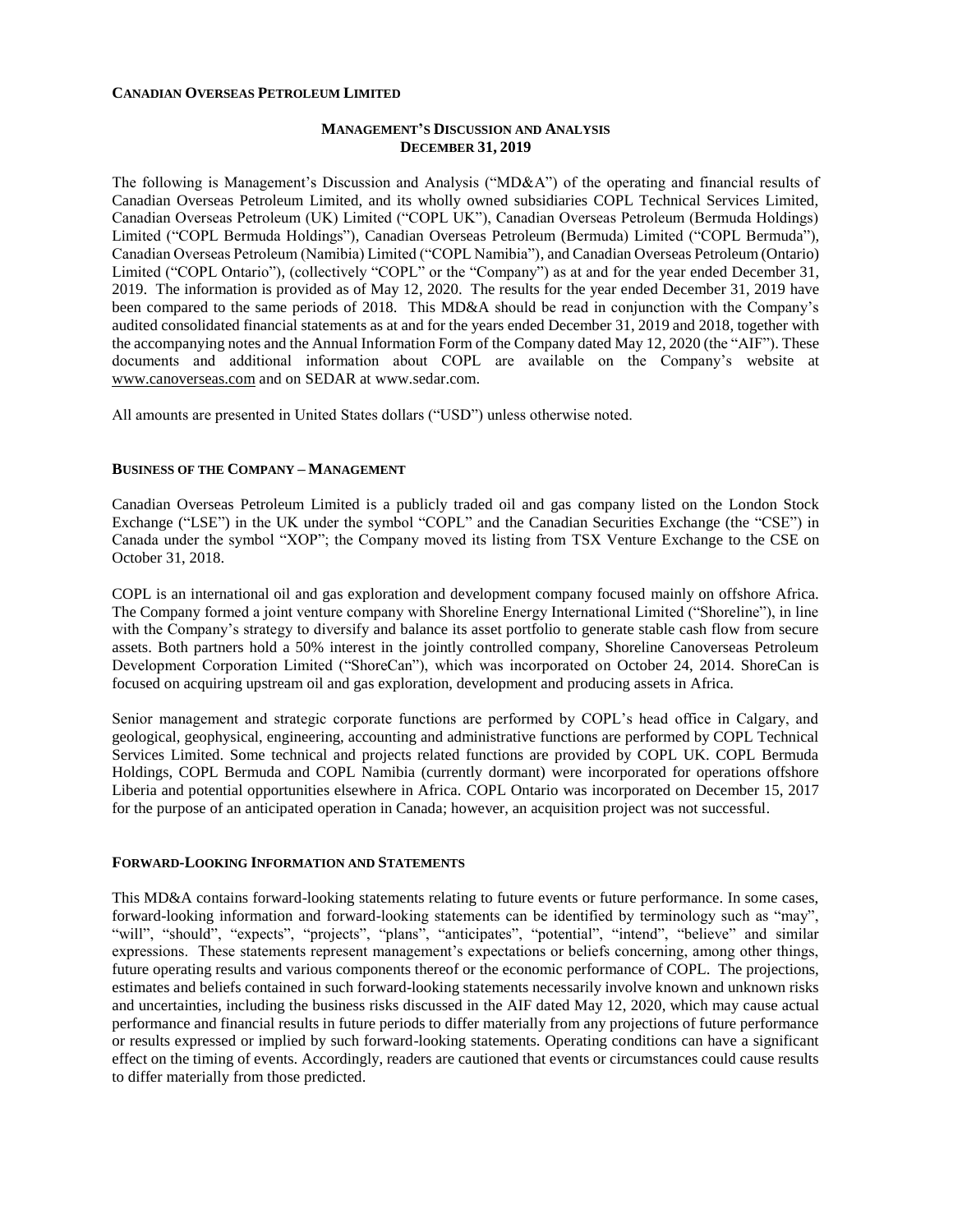### **FORWARD-LOOKING INFORMATION AND STATEMENTS (CONTINUED)**

Forward-looking statements included or incorporated by reference in this document include statements with respect to:

- the Company's current strategy to establish and grow an oil and gas business (the "Overview and Overall Performance", "Outlook" and "Liquidity and Capital Resources and Going Concern" sections);
- the Company's ability to raise capital and obtain the financing necessary to develop profitable oil operations (the "Overview and Overall Performance", "Outlook", "Share Capital" and "Liquidity and Capital Resources and Going Concern" sections);
- the Company's assumptions in respect of valuation of Warrants and Stock Options (as defined herein) (the "Derivative Gain / Loss" and "Stock-Based Compensation Expense sections);
- the Company's ability to manage its financial and operational risks (the "Overview and Overall Performance", "Financial Instruments", "Commitments and Contractual Obligations" and "Liquidity and Capital Resources and Going Concern" sections).

The Company's AIF for the year ended December 31, 2019 describes major risks, material assumptions and other factors related to forward-looking information and forward-looking statements that could influence actual results and are incorporated herein by reference. These risks, assumptions and other factors have been provided for readers to gain a more complete perspective on COPL's future operations. However, readers should be cautioned that the list of factors is not exhaustive and that this information may not be appropriate for other purposes. Forwardlooking information and forward-looking statements included or incorporated by reference in this MD&A are valid only as at the date of this MD&A, and the Company does not intend to update or revise these forward-looking statements and forward-looking information except as required by applicable securities laws. The forward-looking information and forward-looking statements contained in this MD&A are expressly qualified by this cautionary statement.

### **OVERVIEW AND OVERALL PERFORMANCE \***

In the fourth quarter of 2019, management progressed options to finance the Company's continuing operation as well as to obtain funding for the Essar Nigeria project. The Company continued to identify, evaluate and pursue exploration and development opportunities in African countries and elsewhere. The Company continues to be focused on opportunities that its seasoned technical team has strength in evaluating and developing.

## *Expansion of African Portfolio*

In October 2014, COPL formed a joint venture company with Shoreline Energy International Limited called Shoreline CanOverseas Petroleum Development Corporation Limited ("ShoreCan"). Both partners hold a 50 percent interest in the jointly controlled company, which is focused on acquiring upstream oil and gas exploration, development and producing assets in Africa. ShoreCan is a special purpose vehicle registered in Bermuda. The following country and project overviews fall under the realm of ShoreCan's dealings.

## *Nigeria*

On September 14, 2016, COPL announced that ShoreCan had completed the acquisition of 80% of the share capital of Essar Exploration and Production Limited (Nigeria) ("Essar Nigeria"). Essar Nigeria's sole asset is a 100% interest and operatorship of an oil prospecting license, located about 50 kilometres offshore in the central area of the Niger Delta ("OPL 226"). As a party to a PSC for OPL 226, Essar Nigeria is required to seek Nigerian Government ministerial consent for the transaction.

Application has been made to the appropriate government bodies and the process is in the final stage of being granted ministerial consent for the Essar acquisition. On October 2, 2018, the Nigerian National Petroleum Corporation ("NNPC") granted a conditional approval of a twenty four months extension for the Phase-1 exploration period until October 1, 2020. The extension is subject to certain conditions, including submission of a Performance Bond of \$7 million that is required further to the Production Sharing Contract ("PSC"), to cover the Phase-1 exploration period work program at OPL 226. ShoreCan is planning to provide security for the Performance Bond underwritten by a Nigerian Bank as required to be provided by Essar Nigeria.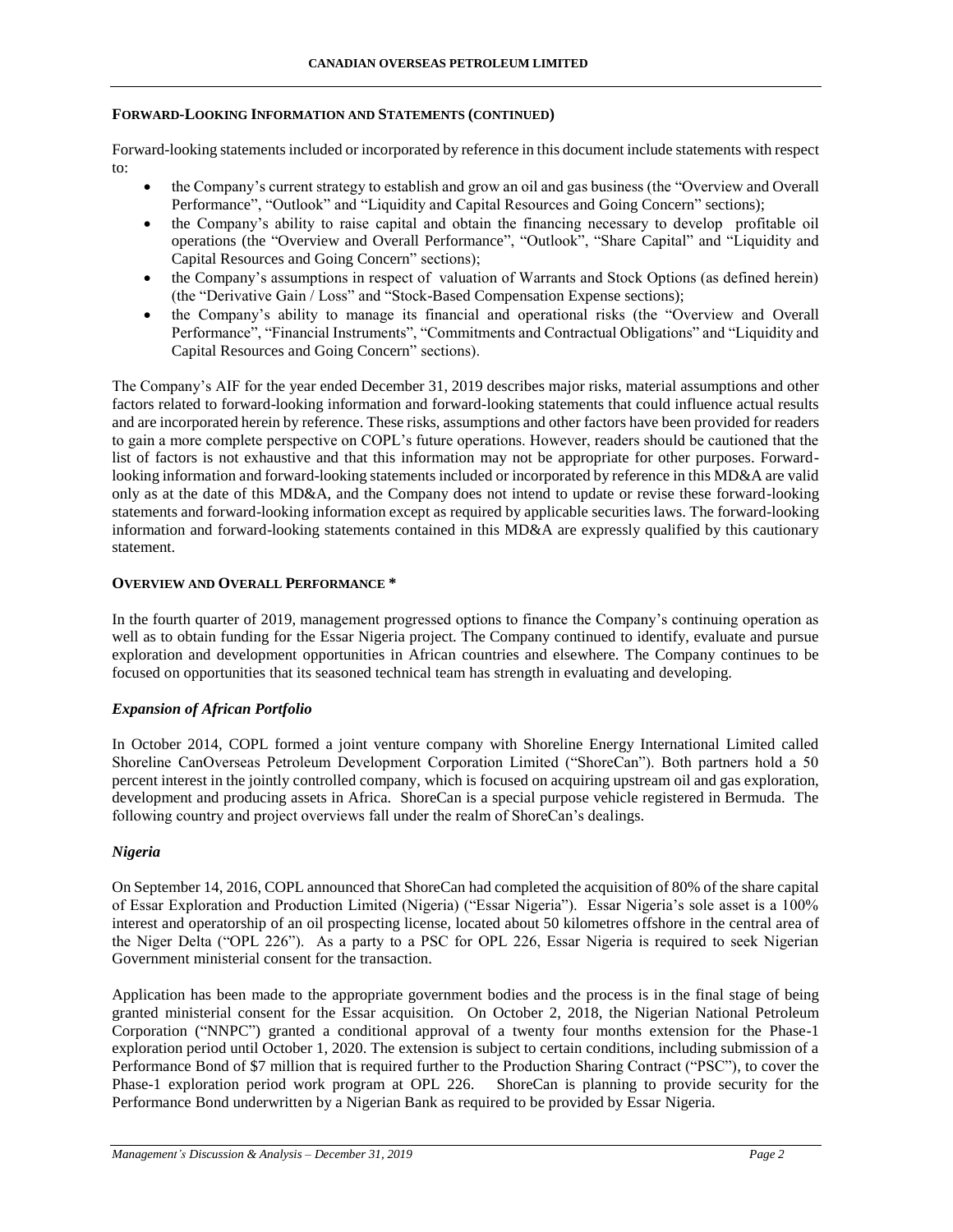#### **OVERVIEW AND OVERALL PERFORMANCE (CONTINUED) \***

#### *Nigeria (continued)*

OPL 226 has an area of 1530  $km^2$  and is situated in water depths ranging from 40 to 180 meters. It offers oil appraisal and development opportunities having near term oil production potential and significant exploration upside. Historically, four of the five wells with oil and gas shows were drilled in 1972 and 1973, however, the most recent fifth well (Noa-1) was an oil discovery drilled in 2001. ShoreCan has completed additional seismic processing of the most recent 568 km<sup>2</sup> 3D seismic survey acquired by Essar Nigeria in 2012. The advanced seismic processing techniques, applied to this data set by ShoreCan, were successfully completed to differentiate oilbearing sands from gas-bearing or water-bearing sands. ShoreCan plans to drill exploitation wells adjacent to the Noa-1 discovery well. At the request of COPL, Netherland, Sewell & Associates, Inc. ("NSAI") prepared an independent report (the "Report") in accordance with Canadian National Instrument 51-101 (the "NI 51-101") evaluating the Contingent and Prospective Resources attributed to OPL 226, as of December 31, 2019. The Contingent and Prospective Resource volumes estimated in the NSAI report are disclosed in the Company's AIF dated May 12, 2020 under Appendix A in accordance with NI 51-101 rules and regulations.

In July 2018, ShoreCan received and agreed to a project financing and offtake agreement term sheet (the "Term Sheet"), providing for a minimum \$30 million to a maximum of \$50 million Senior Secured Facility (the "Facility"), for investment by ShoreCan into Essar Nigeria from the Mauritius Commercial Bank Limited ("MCB") and Trafigura PTE Ltd. ("Trafigura").

The Facility would provide funding for all production related expenditures following the drilling and testing of the initial production well to be drilled by Essar Nigeria on OPL 226. Drawing on the Facility is contingent on among other things:

- An additional \$20 million to \$33 million of funding from ShoreCan;
- \$100 million funding from an offshore oil services group ("Service Provider") to deliver the project;
- A minimum of 6,000 bbl/d production rate averaged over 20 days; and
- The execution of a formal definitive binding agreement between the parties.

Other material terms of the proposed Facility include the following: two-year term to maturity and a grant to the lenders of \$3 million worth of warrants to purchase COPL common shares with a term of two years with an exercise price equal to the market price of the COPL common shares on the date of closing of the Facility.

The project as planned involves the drilling and completion of a horizontal oil production well offsetting the 2001 Noa-1 oil discovery well and the drilling and completion of two (2) to three (3) additional high angle oil production wells in the adjacent Noa East fault block from a common wellhead platform, and placing these wells on production in an approved early production scheme. Essar Nigeria has prepared a work program for this initial campaign on OPL 226 in the form of a field development plan ("FDP") for submission to the Concessionaire, NNPC. Upon request in late December 2018, the Company submitted a comprehensive report entitled "Oil Prospecting License 226, Offshore Nigeria – Exploration Period: Phase I and Phase II Work Program to the NNPC.

As part of the transaction, the Term Sheet provides for Essar Nigeria to enter into a crude oil offtake arrangement with Trafigura.

Cofarco SAS ("Cofarco") of Paris is engaged as Financial Advisor to the Company for the project financing.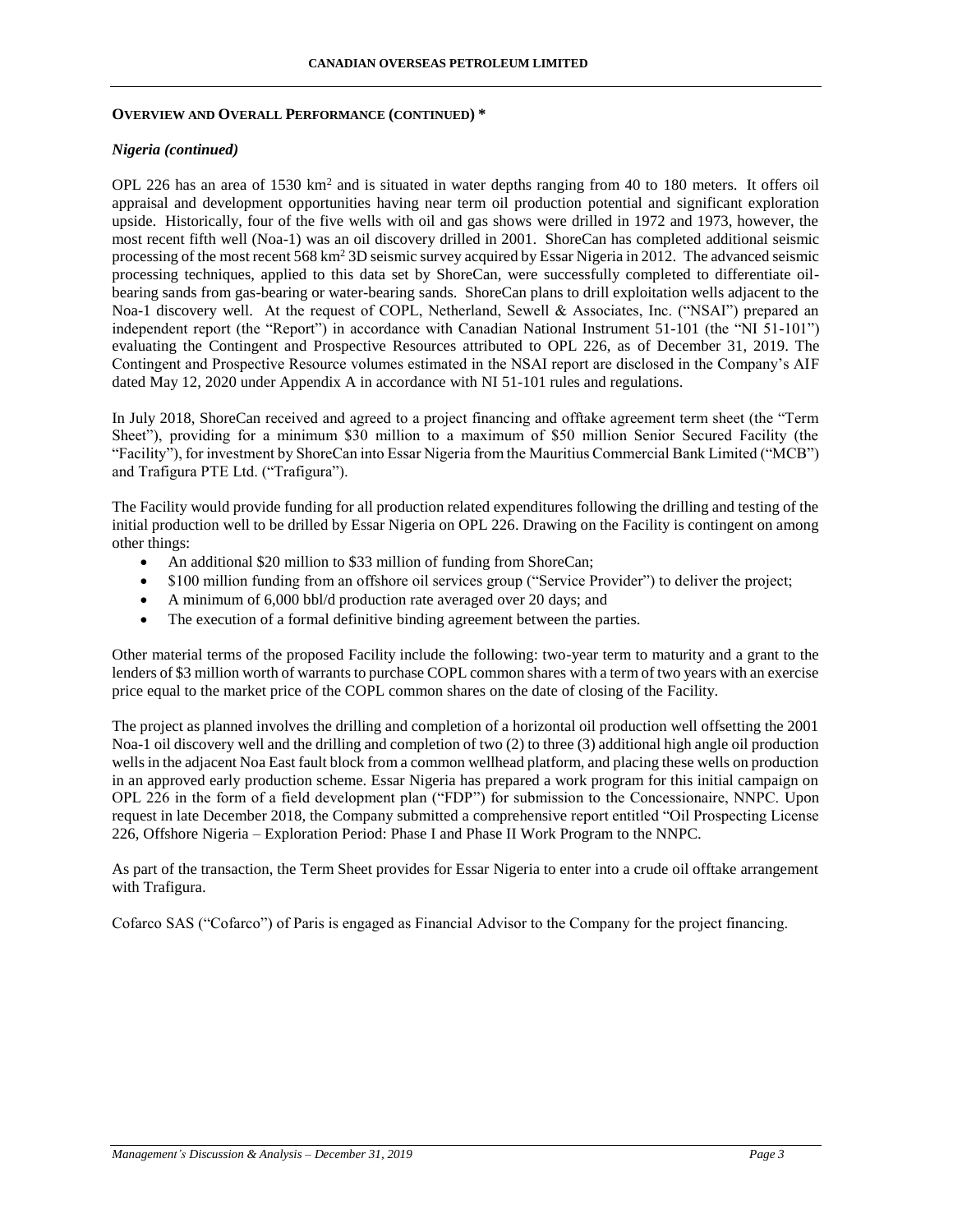#### **OVERVIEW AND OVERALL PERFORMANCE (CONTINUED) \***

### *Mozambique*

In Mozambique, the Company is part of a consortium that was indicatively awarded a prospective onshore license (PT5-B) under the 5th licensing round. COPL's interest in Mozambique will be dependent on successful negotiation of a new Production Sharing Contract (PSC). The consortium will be invited to negotiate with the Government of Mozambique the terms of the PSC governing the block. These terms will include the acquisition of 1600 line km of 2D seismic. According to the Company's Mozambican partner, the Instituto Nacional de Petroléo (INP) has finalized the Exploration Production Concession Contract (EPCC) discussions with successful bidders as part of the Fifth Licensing Round in 2014. On October 8, 2018, the INP announced that it had signed agreements with ExonMobil and Rosneft for offshore blocks in the Rovuma Basin. INP signed an agreement with ENI (Ente Nazionale Idrocarburi) and Sasol for an offshore block in the Northern Zambezi Basin on October 18, 2018. The Company expects to enter into discussions with INP regarding onshore Block PT5-B in 2020. The ExxonMobil EPCC agreed model version will serve as the basis for future negotiations with all companies.

*\* This section contains forward-looking information. Please see the "Forward-looking Information and Statements" section (at the beginning of this document) for a discussion of risks and uncertainties relating to such information.*

#### **OUTLOOK \***

The Company's strategy is to grow its international oil and gas business offshore Africa and elsewhere in the world by farming into, and/or acquiring interests in, exploration, unappraised and/or undeveloped assets as well as in producing assets using the expertise and experience of its senior management team.

The Company's short-term operations will focus on:

- obtaining funds for the Company's further operation;
- working to progress the project financing for OPL 226 in Nigeria and planning of drill locations of the first well;
- negotiating the terms of the PSC governing the Block PT5-B with the Mozambique government; and
- working to evaluate new opportunities available in Africa.

Currently, the Company does not have sufficient working capital, cash inflows and/or adequate financing to continue its operations. The Company is pursuing exploration projects and contracts that will require substantial additional financing before they are able to generate positive cash flows. Accordingly, the Company's continued successful operations are dependent on its ability to obtain additional financing. There is no assurance that the Company will be able to obtain adequate financing in the future or that such financing will be obtained on terms advantageous to the Company. The Company currently does not have sufficient working capital and cash flows to cover forecasted administrative expenses for 2020. With no assurance that financing will be obtained in 2020, there is material uncertainty that casts significant doubt on the Company's ability to continue as a going concern. All of these factors represent events, risks or uncertainties that management believes will materially affect the Company's future performance.

#### *COVID-19 Pandemic*

The recent outbreak of a strain of coronavirus (commonly known as COVID-19) has negatively impacted global economic conditions, including the demand for oil and gas and the Company's stock price. If the coronavirus outbreak continues and results in a prolonged period of travel, commercial and other similar restrictions affecting the Company's personnel, contractors and suppliers, the Company could experience global supply disruptions. If such supply disruptions were to occur, the Company may not be able to develop alternate sourcing of personnel and equipment in a timely manner to perform its planned operations. A prolonged period of outbreak and depressed share price may also impede the ability of the Company to finance its operations through further debt and/or equity raisings. The impact of COVID-19 on the Company's joint venture partners may also impact the valuation and collectability of the long term receivable in subsequent periods.

*\* This section contains forward-looking information. Please see the "Forward-looking Information and Statements" section (at the beginning of this document) for a discussion of risks and uncertainties relating to such information.*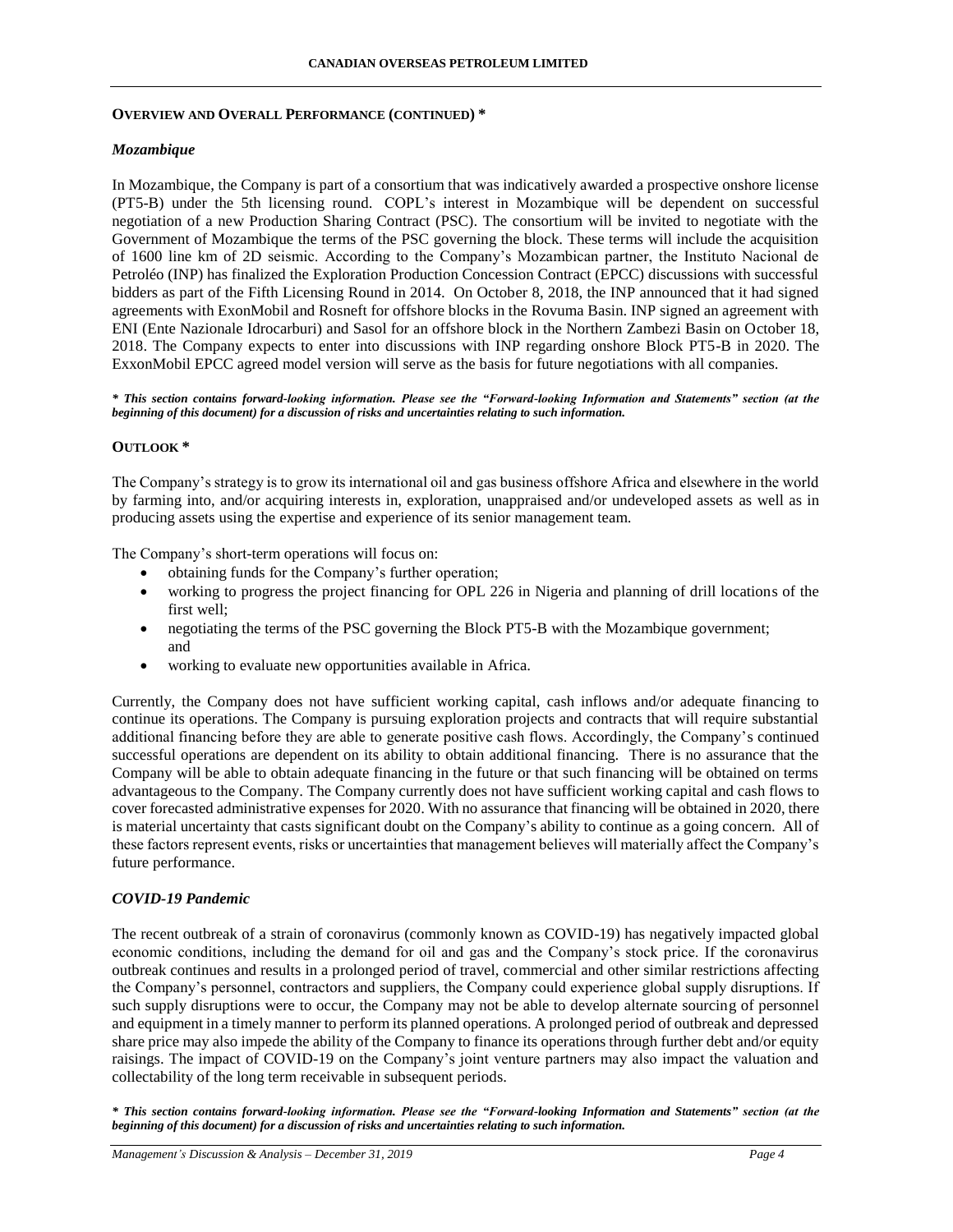#### **FINANCIAL SUMMARY**

General and administrative costs were \$3.9 million for the year ended December 31, 2019, compared to \$4.9 million for the year ended December 31, 2018. There were no pre-licence costs for the year ended December 31, 2019 compared to \$0.5 million the same period of 2018. Depreciation expenses were \$37,000 for the year ended December 31, 2019, compared to \$20,000 for the same period in 2018. A foreign exchange gain of \$0.05 million was recognized for the year ended December 31, 2019, compared to foreign exchange loss of \$0.2 million in 2018. The Company recognized interest income of approximately \$2,000 for the year ended December 31, 2019, compared to \$11,000 for the year ended December 31, 2018. The Company recorded interest expense in respect of office lease in the amount of \$3,000; no such interest expense was recorded in 2018. The loss recognized on the Company's investment in ShoreCan was \$1,000 for the year ended December 31, 2019, compared to \$43,000 for the year ended December 31, 2018. As a result, the Company's net loss amounted to \$3.9 million for the year ended December 31, 2019, compared to net loss of \$4.9 million in 2018.

As at December 31, 2019, the Company's cash and cash equivalents amounted to \$0.08 million, compared to \$1.9 million as at December 31, 2018. Cash used in operating activities amounted to \$2.9 million for the year ended December 31, 2019 compared to \$5.5 million for 2018. Cash provided by financing activities amounted to \$1.1 million for the year ended December 31, 2019 compared to \$3.4 million for the year ended December 31, 2018. Cash used in investing activities amounted to \$5,000 for the year ended December 31, 2019 compared to \$44,000 for the year ended December 31, 2018.

### **SELECTED ANNUAL INFORMATION**

#### **DISCUSSION OF OPERATIONS**

The Company has not had significant revenue from operations in any of its last three financial years. The following table summarizes the Company's financial results for the years ended December 31 2019, 2018 and 2017:

| (\$ 000's) except per share                 | 2019          | 2018          | 2017          |
|---------------------------------------------|---------------|---------------|---------------|
| Pre-license costs                           | \$            | \$<br>489     | \$<br>372     |
| Administrative expenses                     | 3,930         | 4,944         | 4,591         |
| Derecognition of exploration                |               |               |               |
| and evaluation assets                       |               |               | 15,642        |
| Derecognition of accounts payable           |               |               |               |
| (gain)                                      |               | (744)         |               |
| Stock-based compensation                    |               |               | 283           |
| Depreciation                                | 37            | 20            | 22            |
| Interest income                             | (2)           | (11)          | (9)           |
| Interest expense on lease liability         | 3             |               |               |
| Derivative gain                             |               |               | (436)         |
| Foreign exchange (gain) / loss              | (50)          | 175           | (394)         |
| Loss on investment in joint venture         |               | 43            | 76            |
| Net loss                                    | 3,919         | 4,916         | 20,147        |
| Per share loss (basic and diluted)          | \$<br>0.00    | \$<br>0.00    | \$<br>0.02    |
| Outstanding common shares at<br>December 31 | 3,483,752,463 | 2,486,752,463 | 1,523,139,350 |
| Weighted average common shares<br>- basic   | 2,929,450,545 | 1,841,654,781 | 1,032,240,720 |
| Cash used in operating activities           | \$2,857       | \$5,455       | \$4,873       |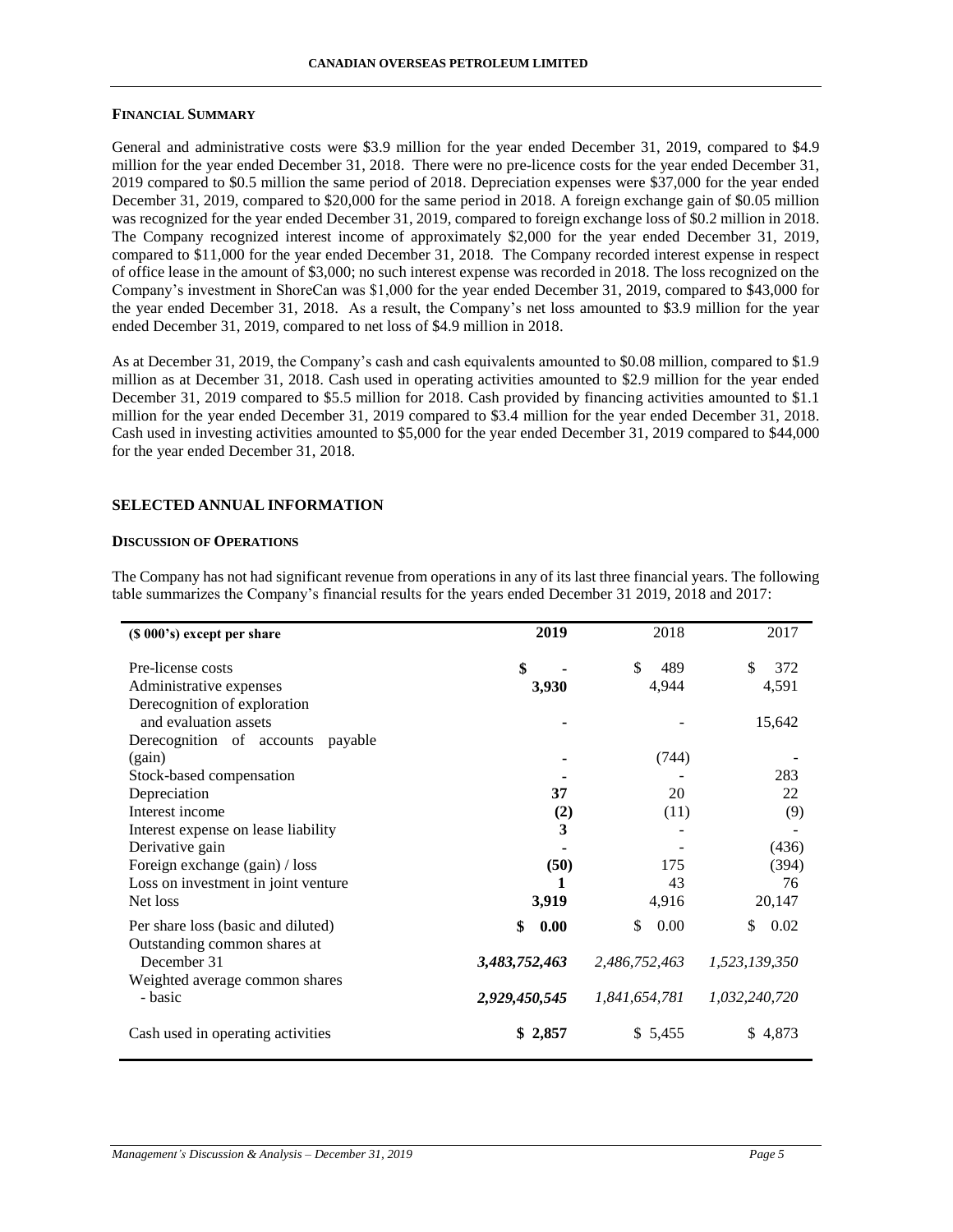## **SELECTED ANNUAL INFORMATION (CONTINUED)**

## *Pre-License Costs*

The \$0.5 million of pre-license costs in 2018 and \$0.4 million in 2017 related to an anticipated project in Ontario, Canada. No pre-license costs were incurred in 2019.

### *Administrative Expenses*

A breakdown of administrative expenses are as follows:

| $(S\ 000's)$                                                 | 2019        | 2018        |
|--------------------------------------------------------------|-------------|-------------|
| Administrative:                                              |             |             |
| Payroll and related costs                                    | \$<br>1,640 | \$<br>1,933 |
| External directors' fees and related costs                   | 450         | 510         |
| Consulting services                                          | 392         | 463         |
| Professional services                                        | 183         | 243         |
| Software licenses and maintenance                            | 139         | 150         |
| Travel expenses                                              | 262         | 338         |
| Office expenses                                              | 565         | 695         |
| Stock exchange, transfer agent and UK regulatory agents fees | 235         | 242         |
| Other general and administrative                             | 64          | 370         |
| Total administrative                                         | \$3,930     | 4.944       |

The decrease in administrative expenses of \$1.0 million for year ended December 31, 2019, compared to the same period in 2018 resulted mainly from a decrease in payroll due to reduced working hours commencing September 2019, a decrease in office rent expenses (office lease was renewed in September 2019 at a lower rent), a decrease in travel costs, corporate development expenses and lower professional fees (mainly legal fees) for the period.

## *Derecognition of Exploration and Evaluation Assets*

In December 2016, the Company reviewed its exploration and evaluation ("E&E") balances and derecognized \$1.3 million representing capitalized E&E related to Block LB-13 offshore Liberia.

In September 2017, the Company derecognized the whole balance of its exploration and evaluation assets ("E&E") of \$15.6 million that related to Block LB-13 offshore Liberia as the license was surrendered and expired on September 25, 2017.

There was no such derecognition of E&E assets recorded in 2019 and 2018.

#### *Derecognition of Accounts Payable*

During the year ended December 31, 2018, the Company recorded a gain on derecognition of a joint venture payable in the amount of \$ 0.7 million related to a former 2011/2012 exploration project in UK. This amount, originally in dispute, was never challenged by the joint venture partner, and the six years statute barred time frame, applicable in the UK, expired in 2018.

There was no such derecognition of accounts payable recorded in 2019 and 2017.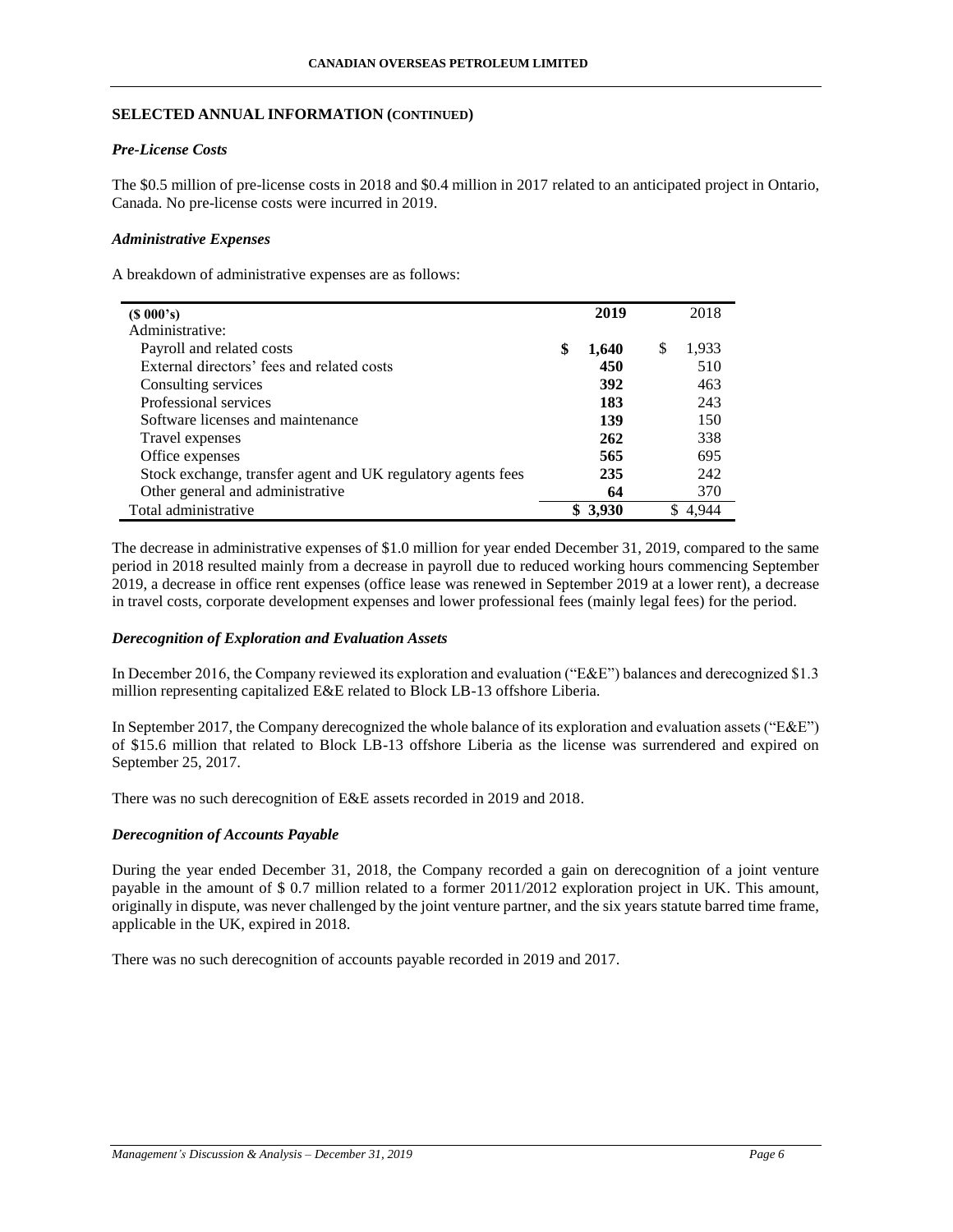#### **SELECTED ANNUAL INFORMATION (CONTINUED)**

#### *Stock-Based Compensation Expense\**

The Company has a stock option plan where the number of Common Shares reserved under the plan shall not exceed 10% of the issued and outstanding Common Shares and the number reserved for any one individual may not exceed 5% of the issued and outstanding Common Shares. Exercise prices for stock options granted are determined by the closing market price on the day before the date of grant.

On November 27, 2017, the Company granted 60,035,000 stock options to its directors, officers, employees and consultants to acquire the Company's Common Shares at an exercise price of CAD 0.015 (\$0.012). The stock options vest immediately and expire five years from the date of grant. The related stock-based compensation expense has been recognized in the statement of loss and comprehensive loss of \$0.3 million for the year ended December 31, 2017. The fair value of each stock option granted was estimated on the date of grant using a Black-Scholes option pricing model (the assumptions used for the model are discussed in the notes accompanying the Company's audited consolidated financial statements as at December 31, 2017).

There were no new options granted during the years ended December 31, 2019 and 2018.

No stock options expired unexercised during the year ended December 31, 2019 (7,725,000 in 2018, nil in 2017), 110,000 stock options were forfeited (nil in 2018, 5,800,000 in 2017). No stock options were exercised during the years ended December 31, 2019, 2018 or 2017. As at December 31, 2019, a total of 107,405,000 stock options to purchase Common Shares were outstanding, having a weighted average exercise price of \$0.04 per share and a remaining weighted average contractual life of 2.27 years.

*\* This section contains forward-looking information. Please see the "Forward-looking Information" section (at the beginning of this document) for a discussion of risks and uncertainties relating to such information.*

#### *Depreciation*

Depreciation of \$16,000 for 2019 (\$20,000 for 2018 and \$22,000 for 2017) relates to office furniture and equipment. Depreciation is calculated on a straight line basis over expected useful life of equipment.

In addition, commencing September 1, 2019 and further to implementation of IFRS 16, the Company depreciates its right-of-use assets recognized in respect of an office lease in Calgary. Depreciation is calculated on a straight line basis over the term of office lease and amounted to \$21,000 for 2019 (\$nil for 2018 and \$nil for 2017).

### *Interest Income*

Interest income earned was \$2,000 for the year ended December 31, 2019, compared to 11,000 for the year ended December 31, 2018. The interest income relates to interest earned on cash held at banks.

#### *Interest Expense - Lease Liability*

During the year ended December 31, 2019, further to implementation of IFRS 16, the Company recorded interest expense in respect of office lease in the amount of \$3,000 (\$nil for 2018 and 2017). Interest relates to the Company's office lease in Calgary and it is charged over the lease term.

### *Derivative Gain / Loss\**

In connection with UK share placings, the Company issues Broker's Warrants (the "Warrants"). The value of the Warrants is determined using Black Scholes and in years prior to 2018 was recorded as a derivative liability and revalued at each balance sheet date until the Warrants are exercised or expire. In 2018, the Company reclassified the derivative liability related to the Warrants to equity as the Warrants were issued in exchange for services and should be accounted for under IFRS 2. As a result, there were no derivative gains recorded for the years ended December 31, 2019 and December 31, 2018 compared to \$0.4 million for 2017.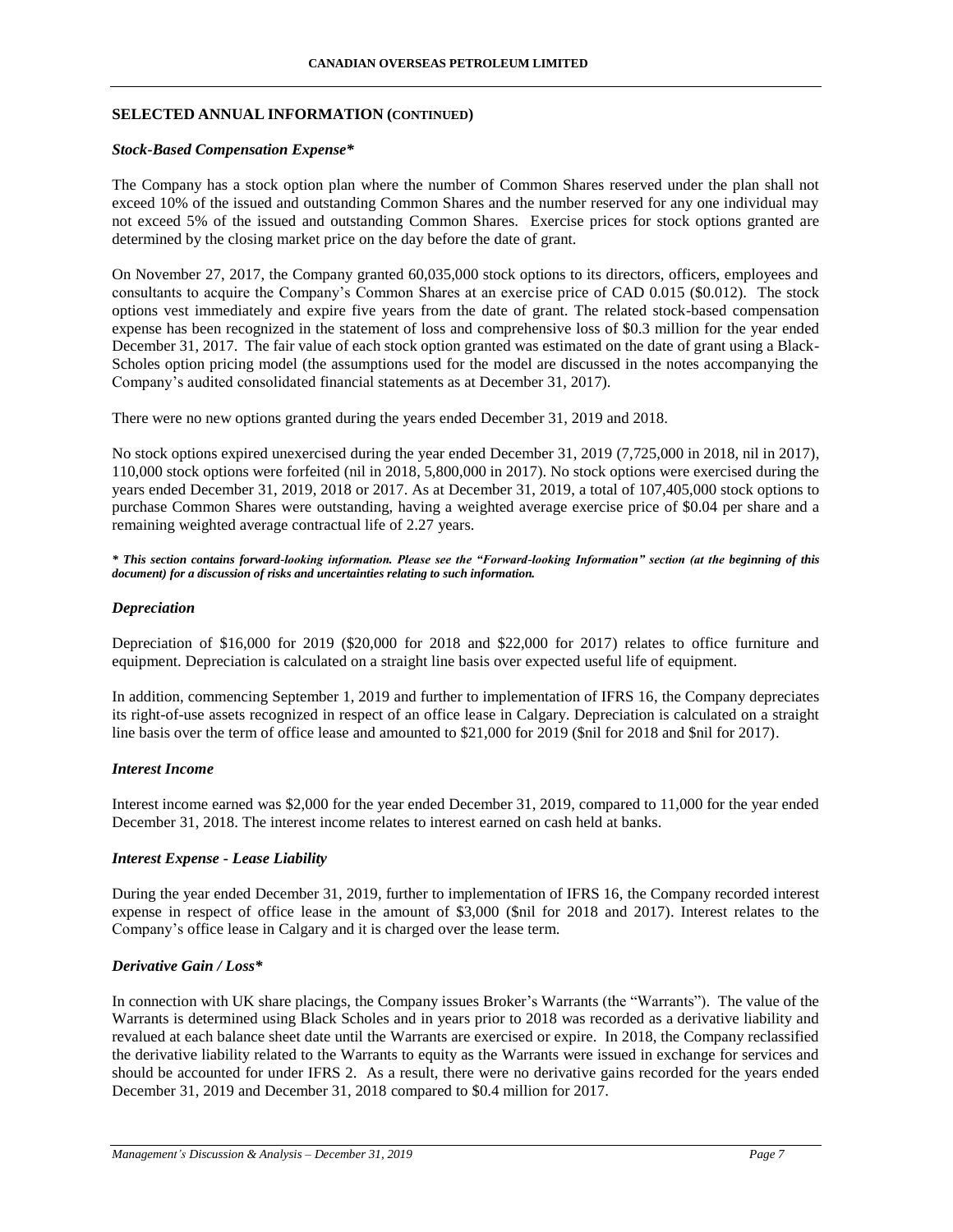### **SELECTED ANNUAL INFORMATION (CONTINUED)**

### *Derivative Gain / Loss (continued)\**

The fair value of Warrants recognized as derivative financial instruments was estimated using a Black-Scholes option pricing model (the assumptions used for the model are discussed in the notes accompanying the Company's audited consolidated financial statements as at December 31, 2018 and December 31, 2017).

*\* This section contains forward-looking information. Please see the "Forward-looking Information and Statements" section (at the beginning of this document) for a discussion of risks and uncertainties relating to such information.*

### *Foreign Exchange Gain*

A foreign exchange gain of \$0.05 million was recognized for the year ended December 31, 2019 (compared to a foreign exchange loss of \$0.2 million for 2018 and a foreign exchange gain of \$0.4 million for 2017), which relates to a gain on translation of cash, cash equivalents and accounts payable denominated in currencies other than USD.

#### *Loss on Investment in Joint Venture*

The Company currently holds a 50% interest in a jointly controlled entity, ShoreCan. For the year ended December 31, 2019, the Company charged ShoreCan \$1.4 million for management and technical services (2018 - \$1.8 million), including \$0.5 million of costs that were allocated to exploration and evaluation assets  $(2018 - $0.5$ million) and charged an interest expense of \$0.6 million (2018- \$0.5 million). These amounts of revenue were reversed from the Company's revenue and investment in joint venture.

As at December 31, 2019, the Company's share in ShoreCan's losses exceeded the Company's net investment in ShoreCan of \$1,000 for this period (December 31, 2018 - \$43,000). Accordingly, under the equity method, the loss on investment recognized by the Company amounted to \$1,000 for the year ended December 31, 2019 (December 31, 2018 - \$43,000).

#### **COMPARATIVE FINANCIAL POSITION ITEMS**

The following table summarizes the Company's financial position as at December 31, 2019, December 31, 2018 and December 31, 2017:

| $(S 000's)$ except per share         | December 31,<br>2019 | December 31,<br>2018 | December 31,<br>2017 |
|--------------------------------------|----------------------|----------------------|----------------------|
| Cash and cash equivalents            | \$<br>75             | S<br>1,856           | S<br>4,060           |
| Right of use assets                  | 291                  |                      |                      |
| Total assets                         | 748                  | 2.419                | 4,646                |
| Current portion of lease liabilities | 45                   |                      |                      |
| Long-term lease liabilities          | 270                  |                      |                      |
| Derivative liability                 |                      |                      | 227                  |
| Share capital                        | (138,087)            | (136,942)            | (133,650)            |
| Shareholders' deficit/ (equity)      | 991                  | (2,083)              | (3,211)              |

General economic and industry factors and their respective impact on the Company for the year ended December 31, 2019, are substantially unchanged since the year ended December 31, 2018.

#### *Cash and Cash Equivalents*

The decrease in cash and cash equivalents of \$1.8 million during 2019 represents mainly cash utilized in operating activities of \$2.9 million offset by proceeds from the equity financing closed in the second and third quarter of 2019 of \$1.1 million.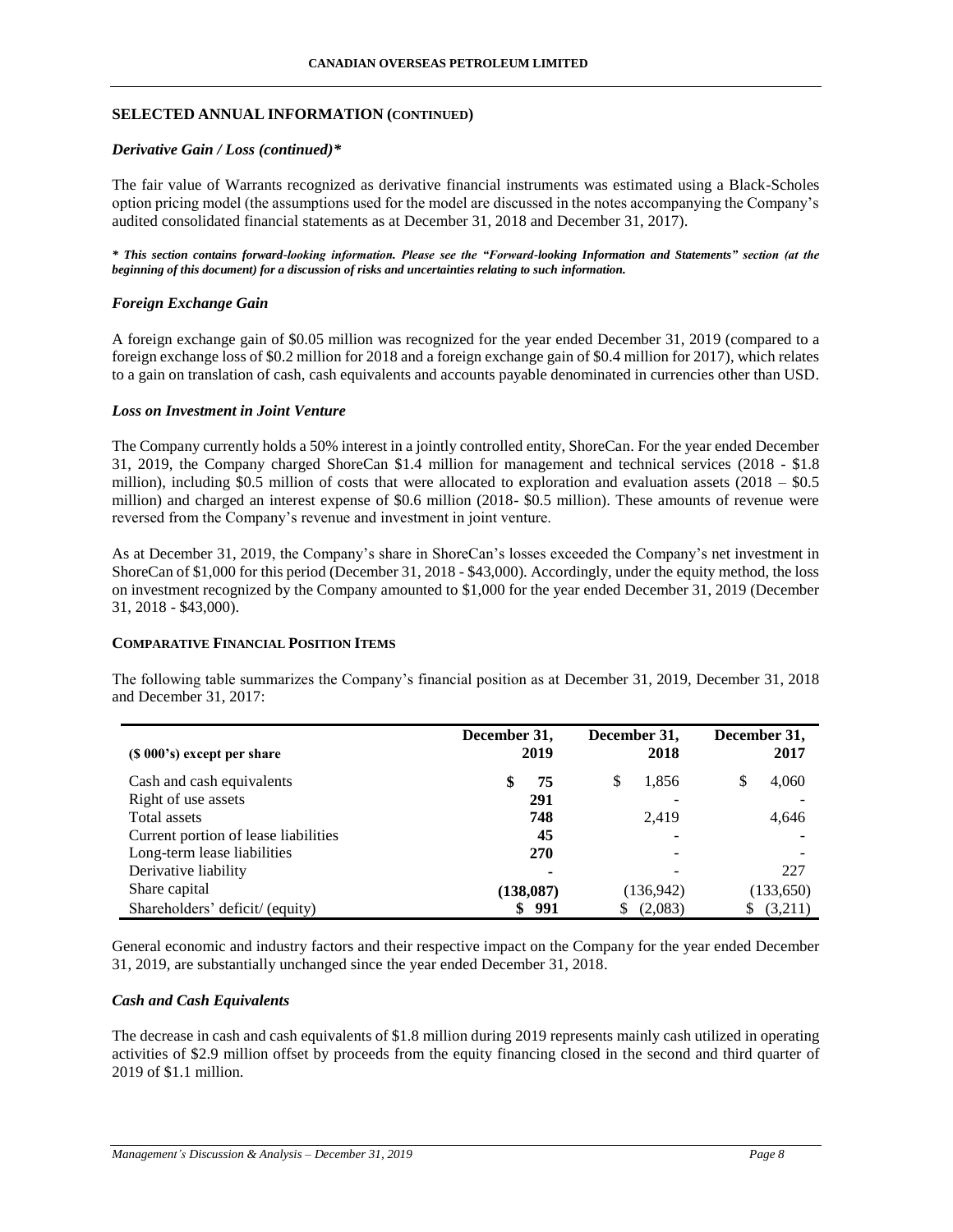### **COMPARATIVE FINANCIAL POSITION ITEMS (CONTINUED)**

### *Right of Use Assets*

As at December 31, 2019 and in accordance with IFRS 16, the Company recorded \$0.3 million of right-of-use assets in respect of the office lease that was renewed effective September 1, 2019, compared to \$nil as at December 31, 2018. The Company depreciates its right-of-use assets on a straight-line basis over the term of the office lease contract of five years.

### *Investment in joint venture*

The Company's investment in joint venture, relates to a 50% share of ShoreCan, the jointly controlled entity and represents a 50% share in ShoreCan's assets and liabilities. As the Company's share of ShoreCan's net liabilities exceeded the Company's net interest in ShoreCan as at December 31, 2019, under the equity method, the Company discontinued recognizing its share of future losses and the carrying amount of the investment in the jointly controlled entity was \$nil as at December 31, 2019 (\$nil as at December 31, 2018). Investment in ShoreCan is further discussed in section "Commitments and Contractual Obligations".

### *Total Assets*

Total assets decreased by \$1.7 million from \$2.4 million as at December 31, 2018 to \$0.7 million as at December 31, 2019. This decrease is mainly a result of a decrease in cash and cash equivalents that were utilized in operating activities, partially offset by the right-of-use assets recognised in respect of the office lease.

### *Lease Liabilities*

The Company's lease obligations relate to its office in Calgary, Canada. The lease obligations have been measured at the present value of the lease payments, discounted using the Company's incremental borrowing rate of 3.63% as at December 31, 2019. No payments of principal or interest were made during the year ended December 31, 2019 related to the above lease.

The Company's previous office leases met the definition of a lease, but were not recognized as lease liabilities as they were exempt under the short-term lease practical expedient. For the year ended December 31, 2019, the Company expensed \$260,000 in respect of previous office lease that was in place until August 31, 2019.

## *Shareholders' Deficit*

The decrease in shareholders' equity of \$3.1 million from \$2.1 million as at December 31, 2018 to a deficit of \$1.0 million as at December 31, 2019 relates to:

- comprehensive loss of \$4.0 million for the year ended December 31, 2019, and
- an increase in share capital of \$0.9 million as a result of Common Shares issued further to equity financing closed in June 2019 and September 2019 of \$1.2 million, net of share issue costs of \$0.3 million.

## **SHARE CAPITAL\***

The Company is authorized to issue an unlimited number of common and preferred shares.

On June 5, 2019, the Company closed a first tranche of a placing in the UK of 429,200,000 Common Shares at a price of GBP 0.001 (\$0.0013) for gross proceeds of GBP 0.4 million (\$0.5 million) (the "UK June Placing – First Tranche"). On June 24, 2019, the Company closed a second tranche of the same placing of 67,800,000 Common Shares at a price of GBP 0.001 (\$0.0013) for gross proceeds of GBP 0.07 million (\$0.09 million) (the "UK June Placing – Second Tranche"). The broker was paid a cash commission of GBP 0.03 million (\$0.04 million) representing 6.0% of the gross proceeds of the UK June Placing. Other expenses (mainly legal, stock exchange and regulatory fees) amounted to approximately GBP 0.2 million (\$0.2 million). The Company used net proceeds from the UK June Placing of approximately \$0.4 million to finance its administrative expenses.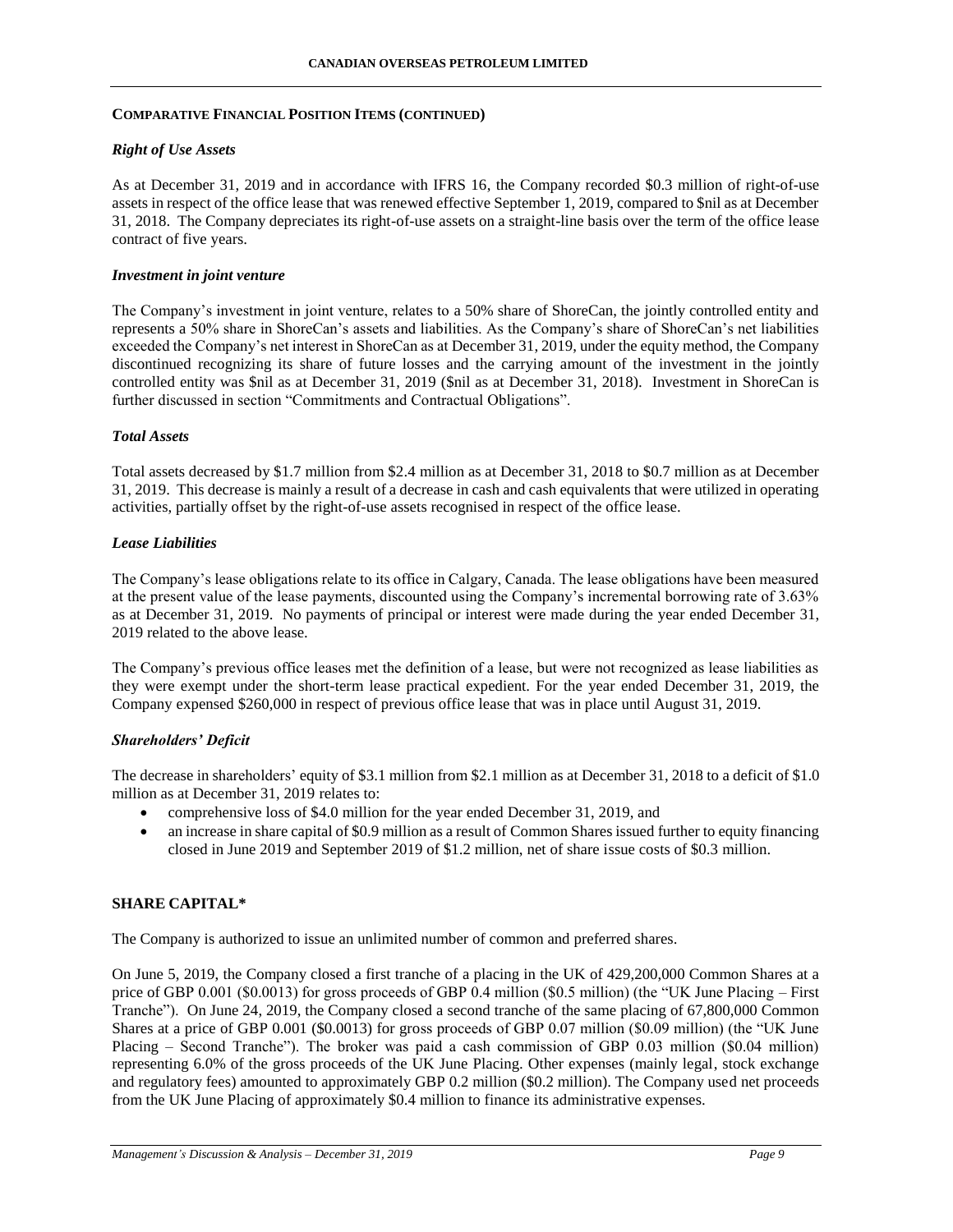### **SHARE CAPITAL (CONTINUED)\***

In connection with the UK June Placing, the Company also issued 4,970,000 warrants to its broker (the "June 2019 Broker's Warrants") as compensation warrants. Each June 2019 Broker's Warrant entitles the holder thereof to purchase one Common Share of the Company at an exercise price of GBP 0.0015 (\$0.0019) per Common Share on or before June 4, 2021. The fair value of the June 2019 Broker's Warrants estimated at \$2,000 (using a Black-Scholes option pricing model) was recognized as equity and netted against proceeds from UK June Placing (as share issue costs).

On September 4, 2019, the Company closed another placing in the UK of 500,000,000 Common Shares at a price of GBP 0.001 (\$0.0012) for gross proceeds of GBP 0.5 million (\$0.6 million) (the "UK September Placing"). The broker was paid a cash commission of GBP 0.03 million (\$0.04 million) representing 6.0% of the gross proceeds of the UK September Placing. Other expenses (mainly legal and stock exchange fees) amounted to approximately GBP 0.04 million (\$0.05 million). The Company is using net proceeds from the UK September Placing of approximately \$0.5 million to finance its administrative expenses.

In connection with the UK September Placing, the Company also issued 5,000,000 warrants to its broker (the "September 2019 Broker's Warrants") as compensation warrants. Each September 2019 Broker's Warrant entitles the holder thereof to purchase one Common Share of the Company at an exercise price of GBP 0.0015 (\$0.0018) per Common Share on or before September 3, 2021. The fair value of the September 2019 Broker's Warrants estimated at \$2,000 (using a Black-Scholes option pricing model) was recognized as equity and netted against proceeds from UK September Placing (as share issue costs).

As at December 31, 2019, the Company had the following issued and outstanding securities:

- 3,483,752,463 Common Shares;
- 63,701,380 share purchase Brokers' Warrants issued and outstanding to purchase Common Shares with a weighted average exercise price of \$0.004 per share and a remaining contractual life of eight months to twenty months; and
- 107,405,000 stock options issued and outstanding to purchase Common Shares with a weighted average exercise price of \$0.04 per Common Share and a remaining contractual life of one year and four months to two years and eleven months.

During the year ended December 31, 2019, there were no Warrants exercised and 54,000,000 Warrants expired unexercised. Also, there were no stock options granted, exercised and/or expired and 110,000 stock options were forfeited during the year ended December 31, 2019.

On April 29, 2020, the Company signed a placing agreement for up to £2,000,000 at a placing price of £0.0007 per share and related Equity Sharing Agreement. The terms of both agreements are summarised in "Liquidity and Capital Resources and Going Concern" section.

*\* This section contains forward-looking information. Please see the "Forward-looking Information and Statements" section (at the beginning of this document) for a discussion of risks and uncertainties relating to such information.*

## **SUMMARY OF QUARTERLY RESULTS**

#### *Restated Quarterly 2018 Comparatives*

In connection with UK share placings, the Company issues Broker's Warrants (the "Warrants"). The value of the Warrants is determined using Black Scholes and in years prior to 2018 was recorded as a derivative liability. In fourth quarter of 2018, the Company reclassified (effective January 1, 2018) the derivative liability related to the Warrants to equity as the Warrants were issued in exchange for services and should be accounted for under IFRS 2. Under the previous classification, the derivative liability was revalued in each reporting period through the income statement as a derivative gain or loss. The change in accounting treatment results in an impact to the statement of comprehensive loss to account for the derivative gain (a portion of which was attributable to foreign exchange).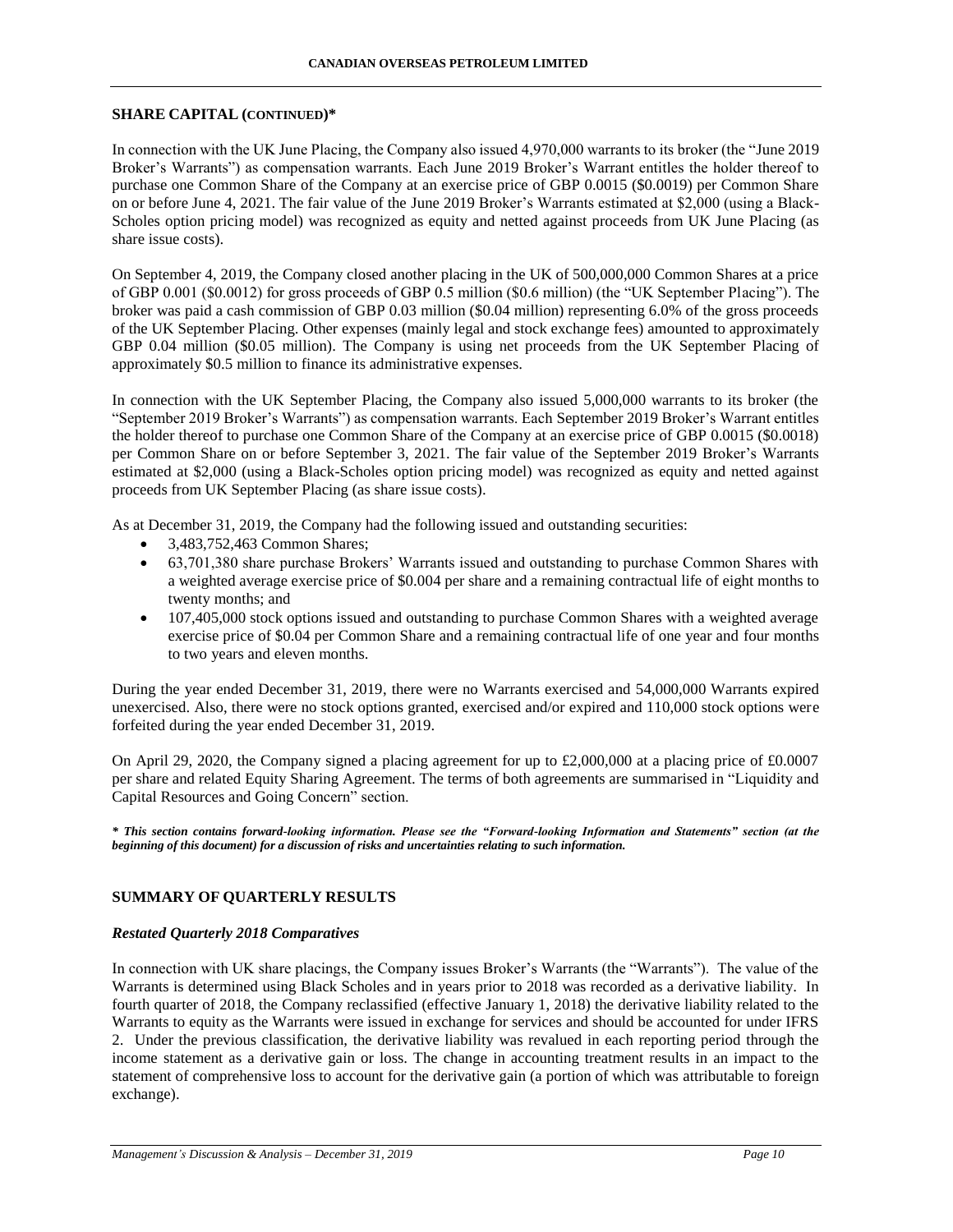# **SUMMARY OF QUARTERLY RESULTS (CONTINUED)**

|                             | March    | March           | June                                      | June            | September            | <b>September</b> |
|-----------------------------|----------|-----------------|-------------------------------------------|-----------------|----------------------|------------------|
| Three months ended          | 31, 2018 | 31, 2018        | 30, 2018                                  | 30, 2018        | 30, 2018             | 30, 2018         |
| $(S\ 000's)$                | Reported | <b>Restated</b> | Reported                                  | <b>Restated</b> | Reported             | <b>Restated</b>  |
| Pre-license costs           | 321      | \$<br>321       | <sup>\$</sup><br>$\overline{\phantom{a}}$ | \$              | <sup>\$</sup><br>130 | \$<br><b>130</b> |
| Administrative expenses     | 1,254    | 1,254           | 1,197                                     | 1,197           | 1,272                | 1,272            |
| Depreciation                | 5        | 5               |                                           | 5               | 5                    |                  |
| Interest income             |          |                 | (6)                                       | (6)             | (3)                  | (3)              |
| Derivative gain             | (94)     |                 | (34)                                      |                 | (130)                |                  |
| exchange<br>Foreign<br>loss |          |                 |                                           |                 |                      |                  |
| (gain)                      | (42)     | (51)            | 139                                       | 149             | (14)                 | (14)             |
| Loss on investment in joint |          |                 |                                           |                 |                      |                  |
| venture                     |          | ۰               | 13                                        | 13              |                      |                  |
| Net loss                    | 1.444    | 1.529           | 1,314                                     | 1,358           | 1,260                | 1,390            |

The impact of the Warrants reclassification on 2018 quarterly statement of loss is as follows:

The impact of the Warrants reclassification on financial position as at 2018 quarter-ends is as follows:

|                              |          | March      |   | March           | June        | June            | September   | <b>September</b> |
|------------------------------|----------|------------|---|-----------------|-------------|-----------------|-------------|------------------|
| As at                        | 31, 2018 |            |   | 31, 2018        | 30, 2018    | 30, 2018        | 30, 2018    | 30, 2018         |
| (S 000's)                    |          | Reported   |   | <b>Restated</b> | Reported    | <b>Restated</b> | Reported    | <b>Restated</b>  |
| <b>Total Assets</b>          | \$       | 3,642      | S | 3,642           | \$<br>2,223 | \$<br>2,223     | \$<br>3,970 | \$<br>3,970      |
| Current liabilities          |          | 1,838      |   | 1,838           | 1,594       | 1,594           | 1,300       | 1,300            |
| Derivative liability         |          | 142        |   |                 | 98          | -               | 71          | -                |
| Shareholders' Equity:        |          |            |   |                 |             |                 |             |                  |
| Share capital                |          | 133,650    |   | 133,650         | 133,650     | 133,650         | 136,948     | 136,948          |
| Warrants                     |          |            |   | 227             |             | 227             |             | 330              |
| Contributed capital reserve  |          | 50,394     |   | 50,394          | 50,394      | 50,394          | 50,394      | 50,394           |
| Deficit                      |          | (180, 039) |   | (180, 124)      | (181, 353)  | (181, 482)      | (182, 613)  | (182, 872)       |
| Accumulated other            |          |            |   |                 |             |                 |             |                  |
| comprehensive loss           |          | (2,343)    |   | (2,343)         | (2,160)     | (2,160)         | (2,130)     | (2,130)          |
| Total liabilities and equity |          | 3,642      |   | 3.642           | 2,223       | 2,223           | 3,970       | 3.970            |

Eight most recent quarters:

| (S 000's)                               | <b>December 31, 2019</b> | <b>September 30, 2019</b> | <b>June 30, 2019</b> | <b>March 31, 2019</b> |
|-----------------------------------------|--------------------------|---------------------------|----------------------|-----------------------|
| Revenue                                 |                          |                           |                      |                       |
| Interest income                         |                          |                           |                      |                       |
| Loss                                    | (693)                    | .1.009                    | 1.091                | 1.126)                |
| Loss per share - basic $\alpha$ diluted | (0.00)                   | (0.00)                    | (0.00)               | (0.00)                |

| $(S\ 000's)$                        | <b>December 31, 2018</b> | <b>September 30, 2018</b><br><b>Restated</b> | June 30, 2018<br><b>Restated</b> | <b>March 31, 2018</b><br><b>Restated</b> |
|-------------------------------------|--------------------------|----------------------------------------------|----------------------------------|------------------------------------------|
| Revenue                             | -                        | $\overline{\phantom{0}}$                     | $\overline{\phantom{0}}$         |                                          |
| Interest income                     |                          |                                              |                                  |                                          |
| Income $/(Loss)$                    | (639)                    | (1,390)                                      | (1,358)                          | (1,529)                                  |
| Loss per share - basic $\&$ diluted | (0.00)                   | (0.00)                                       | (0.00)                           | (0.00)                                   |

The interest income in all quarters consists of interest income earned on cash balances held at banks.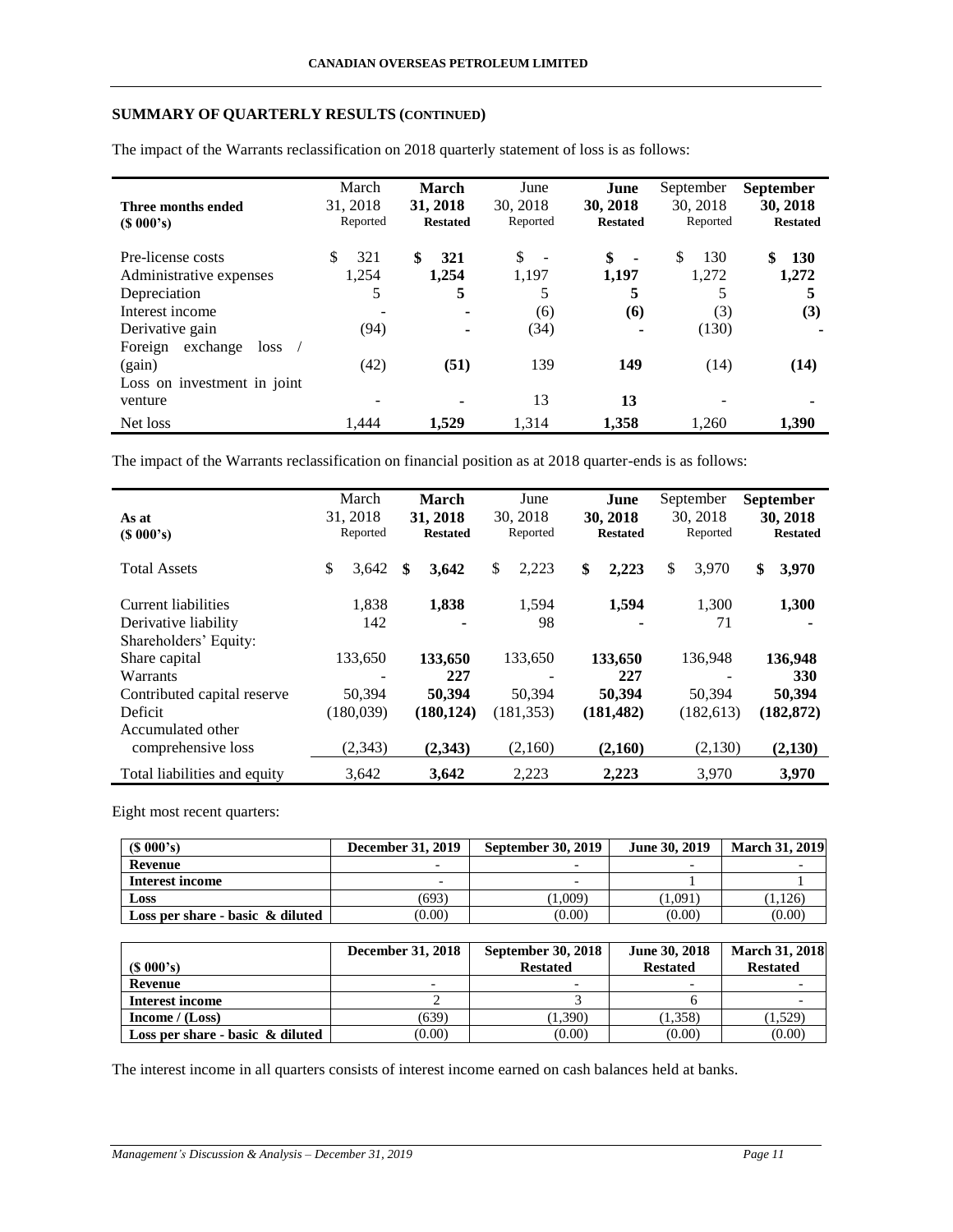### **SUMMARY OF QUARTERLY RESULTS (CONTINUED)**

During the fourth quarter of 2018, the Company recorded a gain on derecognition of a joint venture payable in the amount of \$ 0.7 million related to a former 2011/2012 exploration project in UK. This amount, originally in dispute, was never challenged by the joint venture partner, and the six years statute barred time frame, applicable in the UK, expired in 2018.

Quarterly administrative expenses were \$1.3 million – \$1.2 million for 2018 and the first and third quarter of 2019 compared \$1.0 million for the second quarter of 2019, \$0.9 million for the third quarter of 2019 and \$0.8 million for the fourth quarter of 2019. A reduction in administrative cost in most recent quarters of 2019 is mainly a reflection of lower salaries level as well as professional fees and corporate development expenses.

## **FOURTH QUARTER RESULTS**

The Company recorded a net loss of \$0.7 million for the three month period ended December 31, 2019, compared to net loss of \$0.6 million for same period of 2018. Major items that affected the fourth quarter results are as follows:

- Administrative costs were \$0.8 million in the fourth quarter of 2019, compared to \$1.2 million in the fourth quarter of 2018.
- A pre-licence expense of \$38,000 was recognized in the fourth quarter of 2018, compared to \$nil million in 2019.
- A foreign exchange gain of \$124,000 was recognized for the fourth quarter of 2019, compared to a foreign exchange loss of \$91,000 for the same period in 2018.
- The loss recognized on the Company's investment in ShoreCan was \$30,000 for the fourth quarter of 2018, compared to \$nil for the same period in 2019.
- The Company's revenue consisted of interest income earned on cash balances held at banks and amounted to \$nil and \$2,000 for fourth quarter of 2019 and 2018, respectively.

Cash used in operating activities amounted to \$0.4 million for the three month period ended December 31, 2019 compared to \$1.2 million for the same period in 2018. Cash provided by financing activities amounted to \$0.03 million for the three month period ended December 31, 2019, compared to \$0.2 million for the three month period ended December 31, 2018. Cash used in investing activities amounted to \$2,000 for the three month period ended December 31, 2019, compared to \$36,000 for the three month period ended December 31, 2018.

## **TRANSACTIONS WITH RELATED PARTIES**

Related parties include subsidiaries, joint arrangements, key management personnel, the directors, immediate family members of key management personnel and directors, and entities which are, directly or indirectly, controlled by, jointly controlled by or significantly influenced by key management personnel, directors or their close family members.

#### *Loan with Directors and Officers*

There were no loans granted to or received from Directors and Officers during 2019 or 2018.

Effective 14 February 2020 (the "Issue Date"), the Company has entered into a Promissory Note with Arthur Millholland, President and CEO of the Company, (the "Holder") for a principal amount of Canadian dollar \$200,000 (approximately US\$151,000 as at the Issue Date) (the "Note"). The Note is repayable by the Company six (6) months from the Issue Date ("Maturity") and bears interest in Canadian dollars at a rate of ten per cent (10%) per annum. No payments of interest or principal amount will be required by the Company prior to Maturity although the Company may elect to prepay a portion or all of the outstanding principal amount of the Note prior to that date. The Note is secured by the Company by way of a General Security Agreement over its present and after acquired personal property and is to be guaranteed by the Company's subsidiaries. The Company is using the proceeds of the Note for general working capital and for the progression of its financing plans.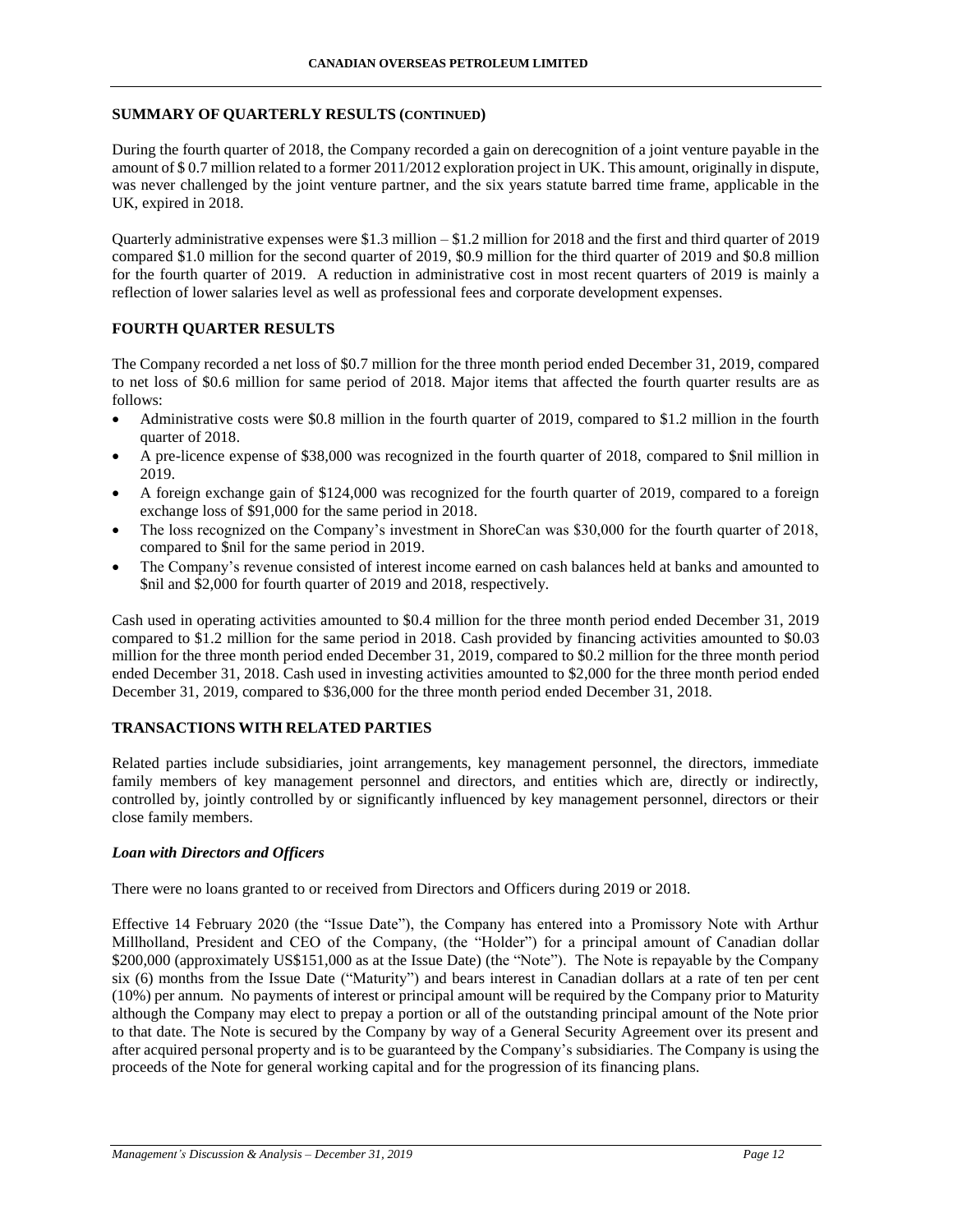### **TRANSACTIONS WITH RELATED PARTIES (CONTINUED)**

### *Loan with Directors and Officers (continued)*

The Note was varied, in part, by the terms of the Equity Sharing Agreement (discussed in "Liquidity and Capital Resources and Going Concern" section), providing for, among other things (i) conversion of the loan into Common Shares, at the election of Mr. Millholland, at a price of 0.084 pence per Common Share and (ii) deferring of any repayment by the Company of the loan until December.

### *Other transactions with Directors and Officers*

As at December 31, 2019, the Company had following accounts payable due to its Directors and Officers:

- \$441,000 due to Directors in respect of 2019 Directors' fees (December 31, 2018 \$nil). Subsequent to December 31, 2019, this total amount of outstanding Directors' fees was waived further to a Board resolution dated March 26, 2020;
- \$151,000 due to Officers in respect of a portion of 2019 Officers' remuneration that was earned but not paid as at December 31, 2019 (December 31, 2018 - \$nil)
- Accrued holiday pay of \$90,000 due to Officers (December 31, 2018 \$50,000)

In addition, accounts receivable from related parties amounted to \$8,000, which represented travel advances (December 31, 2018 - \$19,000) and accounts payable to related parties amounted to \$1,000 and represented office expenses (December 31, 2018 - \$2,000).

#### *Remuneration of Directors and Other Key Management Personnel*

The key management personnel of the Company are comprised of executives of the Company and members of its board of directors. The remuneration accrued to directors and key management personnel are as follows:

| (\$000's)                                                                      | <b>December 31, 2019</b> | December 31, 2018 |
|--------------------------------------------------------------------------------|--------------------------|-------------------|
| Short-term benefits - paid<br>Short-term benefits $-$ earned but<br>unpaid $*$ | 724<br>592               | 1.421             |
|                                                                                | 1.316                    | 1.421             |

\* Short term benefits – earned but unpaid include \$441,000 of 2019 Directors' fees that were waived subsequent to December 31, 2019, further to a Board resolution dated March 26, 2020.

Short-term benefits include annual salaries, health benefits and other taxable benefits for Officers, and directors' fees.

There were no stock options granted in 2019 and 2018.

The Company employed a family member of a member of key management during the year ended December 31, 2019, under normal commercial terms. Total salary and benefits paid to this individual were \$74,000 (2018: \$85,000). There were no stock options granted to this individual during 2019 and 2018. There were no accounts receivable due from, or accounts payable due to this individual as at December 31, 2019 or December 31, 2018.

#### *Transactions with Jointly Controlled Entity*

In the normal course of operations, the Company enters into transactions on market terms with its jointly controlled entity ShoreCan, which have been measured at exchange value and are recognized in the consolidated financial statements, including, but not limited to: management fees, technical services and interest-bearing loans.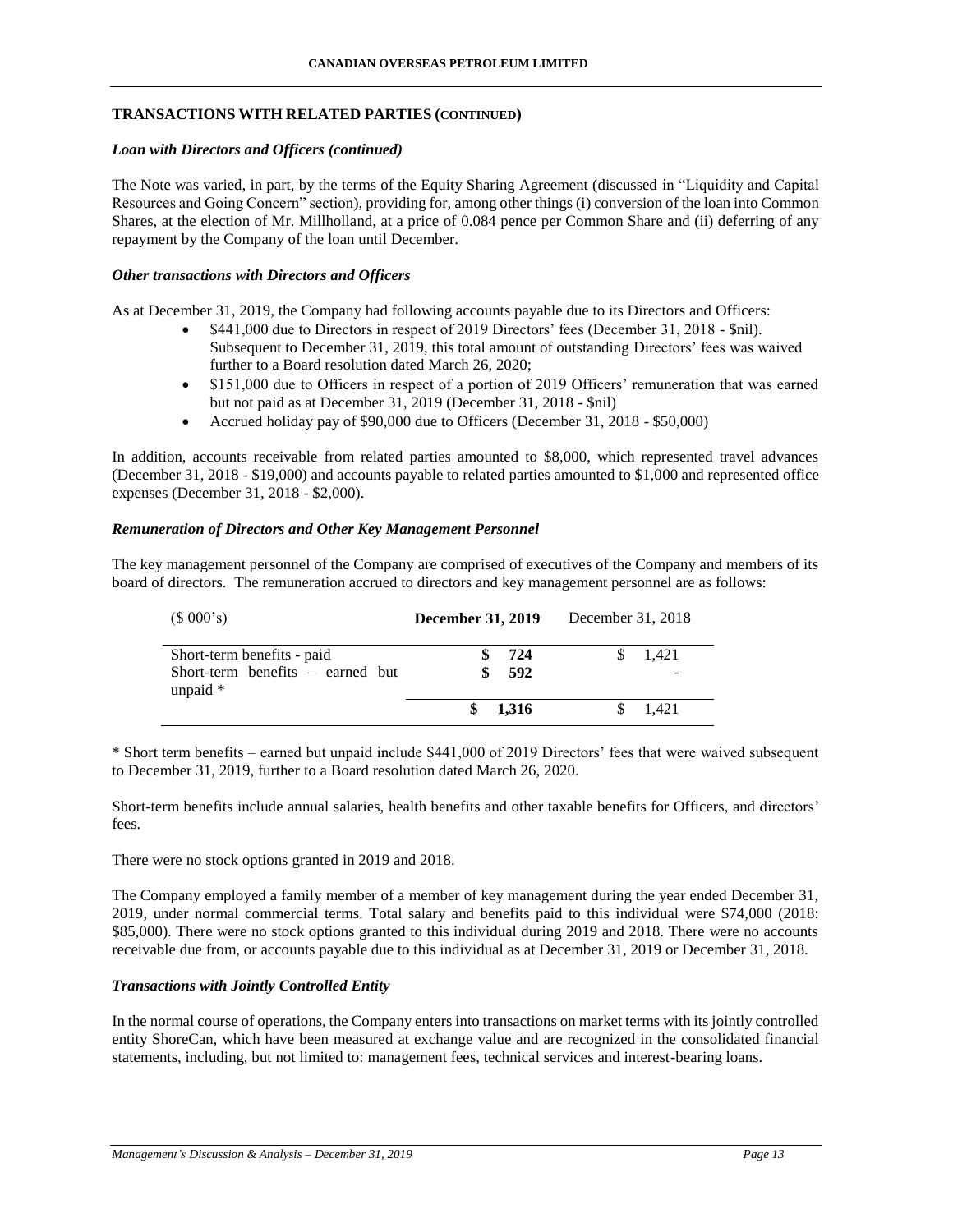### **TRANSACTIONS WITH RELATED PARTIES (CONTINUED)**

### *Transactions with Jointly Controlled Entity (continued)*

During the year ended December 31, 2019, the Company and its subsidiaries charged ShoreCan management and technical services of \$1.4 million (2018 - \$1.8 million), including \$0.5 million of costs that were allocated to exploration and evaluation assets (2018 – \$0.5 million) and charged an interest expense of \$0.6 million (2018- \$0.5 million). This \$2.0 million of revenue was reversed from the Company's revenue and investment in joint venture. Also included in ShoreCan's non-current liabilities is \$11.8 million due to the Company under the terms of a funding agreement (December 31, 2018 - \$9.8 million). Amounts advanced to ShoreCan under the terms of this funding agreement are unsecured and payable on or before October 24, 2020, contingent upon ShoreCan generating its own cash flows. Interest is charged monthly at an annual rate of 3.0% above USD one year LIBOR.

### **FINANCIAL INSTRUMENTS\***

The Company's financial instruments consist of cash, short-term deposits, credit card deposits, accounts receivable, as well as accounts payable and accrued liabilities and derivative liability. It is management's opinion that the Company is not currently exposed to significant interest and/or credit risks arising from these financial instruments and that the fair value of these financial instruments approximates their carrying value.

To mitigate a portion of foreign exchange risk exposure and to the extent it is feasible, the Company keeps its funds in currencies applicable to its known short-term commitments. No assurance can be given that such management of risk exposure will offset and/or eliminate the foreign exchange loss/gain fluctuations.

*\* This section contains forward-looking information. Please see the "Forward-looking Information and Statements" section (at the beginning of this document) for a discussion of risks and uncertainties relating to such information.*

## **COMMITMENTS AND CONTRACTUAL OBLIGATIONS\***

As at December 31, 2019, the Company had no commitments.

#### *ShoreCan's Commitments*

The Company currently holds a 50% interest in a jointly controlled entity, ShoreCan, focusing on acquisitions of upstream oil and gas exploration, development and producing assets in Africa. The determination of ShoreCan as a joint venture was based on ShoreCan's structure through a separate legal entity whereby neither the legal form nor the contractual arrangement give the owners rights to the assets and obligations for the liabilities within the normal course of business, nor does it give rights to the economic benefits of the assets or responsibility for settling liabilities associated with the arrangement.

The Company and its joint venture partner signed a funding agreement, effective October 24, 2014 (the "Funding Agreement") providing financial support as needed in proportion to its interest (50% each) in ShoreCan for ShoreCan's expenses and obligations. The Funding Agreement does not impose any guarantees from the Company and/or its joint venture partner. Amounts advanced to ShoreCan under the terms of the Funding Agreement are unsecured and payable on or before October 24, 2020 contingent upon ShoreCan generating its own cashflows. Interest is charged monthly at an annual rate of 3.0% above 12 month USD LIBOR.

From time to time the Company or its joint venture partner pay for ShoreCan's general and administrative expenses on behalf of the other partner. As at December 31, 2019, the Company had a receivable from its joint venture partner in respect of overpaid ShoreCan expenses of \$0.2 million (\$0.2 million as at December 31, 2018) that is recorded as a long-term receivable.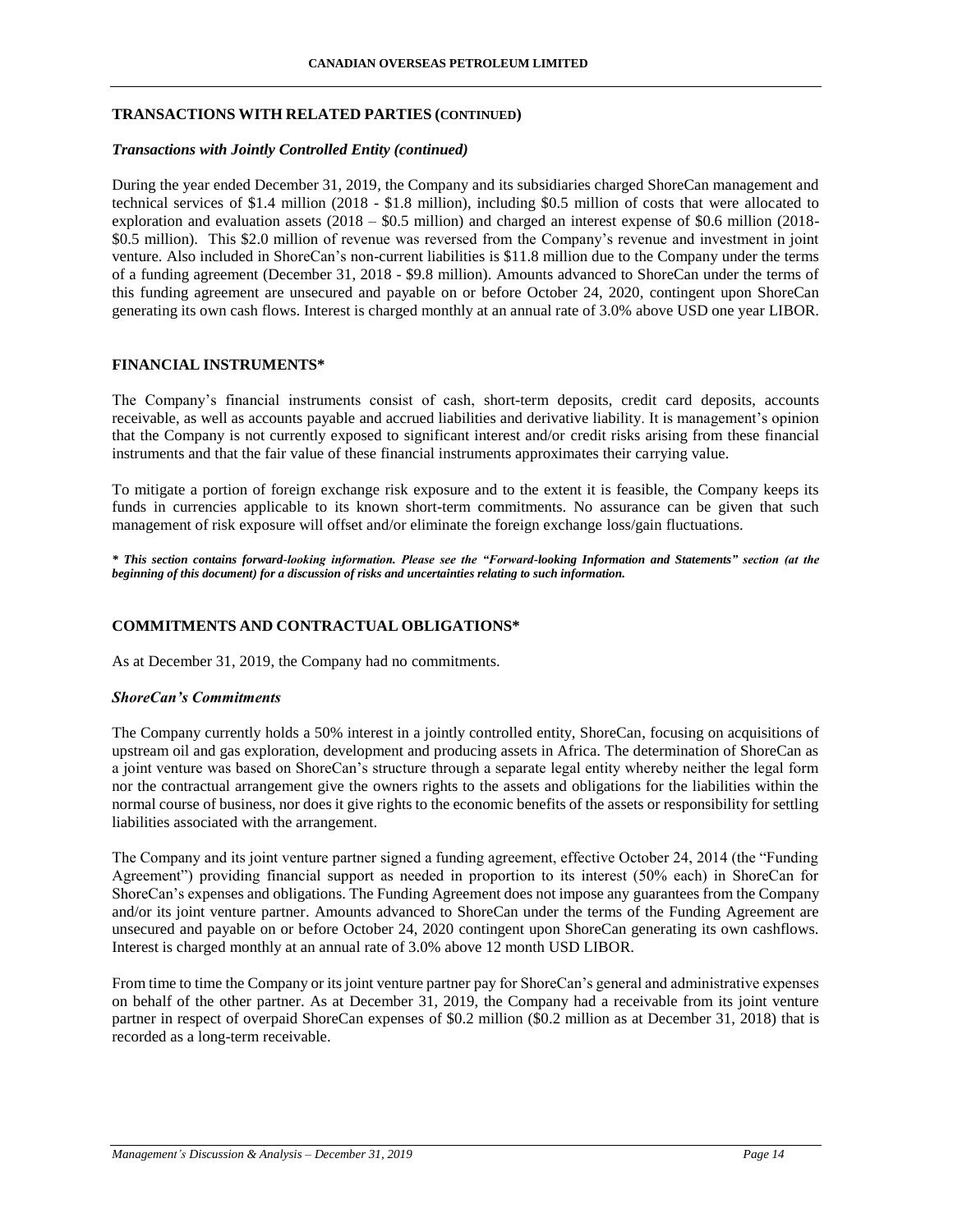## **COMMITMENTS AND CONTRACTUAL OBLIGATIONS (CONTINUED)\***

#### *ShoreCan's Commitments (continued)*

On September 13, 2016, ShoreCan closed an acquisition of 80% of the issued share capital of Essar Exploration and Production Limited (Nigeria) ("Essar Nigeria"), a company which sole asset is a 100% interest in exploration license OPL 226 located in offshore Nigeria. ShoreCan paid a cash consideration of \$0.25 million and as part of the shareholder agreement, ShoreCan has agreed to cover the funding of Essar Nigeria's operations. As a party to a Production Sharing Contract ("PSC") signed with NNPC for OPL 226, Essar Nigeria is required to seek NNPC's consent for the transaction. The respective application has been made and the parties to the transaction are awaiting NNPC's reply.

In addition, ShoreCan has committed to invest up to a maximum of \$80 million into Essar Nigeria in the form of an interest-free shareholder loan. The funds will be used for Essar Nigeria operations and in particular, to cover work program obligations, including the costs of drilling one well under Phase-1 of the PSC. On October 2, 2018, NNPC granted a conditional approval of a twenty four months extension for the Phase-1 exploration period until October 1, 2020. The extension is subject to certain conditions, including submission of a Performance Bond of \$7 million that is required further to the PSC, to cover the Phase-1 exploration period work program at OPL 226. ShoreCan is planning to provide security for the Performance Bond underwritten by a Nigerian Bank as required to be provided by Essar Nigeria.

In 2017, three ShoreCan representatives were appointed Directors of Essar Nigeria, gaining a majority on the Essar Nigeria board and legal control over Essar Nigeria. ShoreCan has assessed that the transaction does not meet criteria of a business acquisition as Essar Nigeria is in exploration/development stage. ShoreCan assessed the investment based on the fair values of Essar Nigeria's assets and liabilities upon obtaining control over Essar Nigeria. ShoreCan estimated a fair value of the Essar Nigeria loan to its previous parent at \$6 million (as compared to the loan face value of \$62.7 million as presented in Essar Nigeria audited financial statements as at December 31, 2016) as the shareholding agreement with Essar Nigeria provides for the repayment of this loan from anticipated future production. The loan is an interest free shareholder loan. A non-controlling interest ("NCI"), was recognized at the NCI proportionate share of net assets acquired.

ShoreCan and Essar Exploration and Production Limited, Mauritius ("Essar Mauritius"), the company that owns 20% of Essar Nigeria shares, are currently in disagreement about whether the other party is in compliance with its obligations under the Essar Nigeria Shareholders Agreement. Essar Nigeria's allegations, which it first made in August 2018, centre on the assertion that ShoreCan has not commenced funding of the \$80 million agreed cumulative funding in Essar Nigeria while ShoreCan categorically denies this with factual evidence of substantial expenditure to date.

Essar Mauritius filed a claim on March 27, 2020 in the High Court of Justice of England and Wales. Essar Mauritius seeks in its claim to terminate the Shareholders' Agreement and the Share Purchase Agreement dated August 17, 2015 and the resulting transfer of its shares in Essar Nigeria to ShoreCan. Essar Mauritius is also claiming \$63 million of damages in respect to historic amounts invested in Essar Nigeria for the OPL 226 Project. The management believe, based on legal advice, that ShoreCan has several valid defenses to the action brought by Essar Mauritius and possibly counterclaims of its own. In the meantime, ShoreCan continues to pursue the initiatives previously announced by the Company for OPL 226 and Essar Nigeria continues to operate as before under ShoreCan control.

#### *Essar Nigeria – Agamore Farm In*

In 2010, Essar Nigeria entered into a Farm In Agreement (the "Farm In Agreement") with Agamore Energy Limited ("Agamore"), a private Nigerian company. Under the terms of the Agreement, Agamore was to receive a 37% participating interest in OPL 226 in return for the provision of certain services. Approval was sought from the Nigerian authorities for the transfer of the 37% interest to Agamore but it was declined on two occasions, given that: (i) Agamore did not provide the services to Essar Nigeria; and (ii) Essar Nigeria formed the view that Agamore was in material breach of the Farm-In Agreement. In March 2017, by way of written resolution, the directors of Essar Nigeria resolved to give to Agamore a formal notice of termination of the Farm-In Agreement.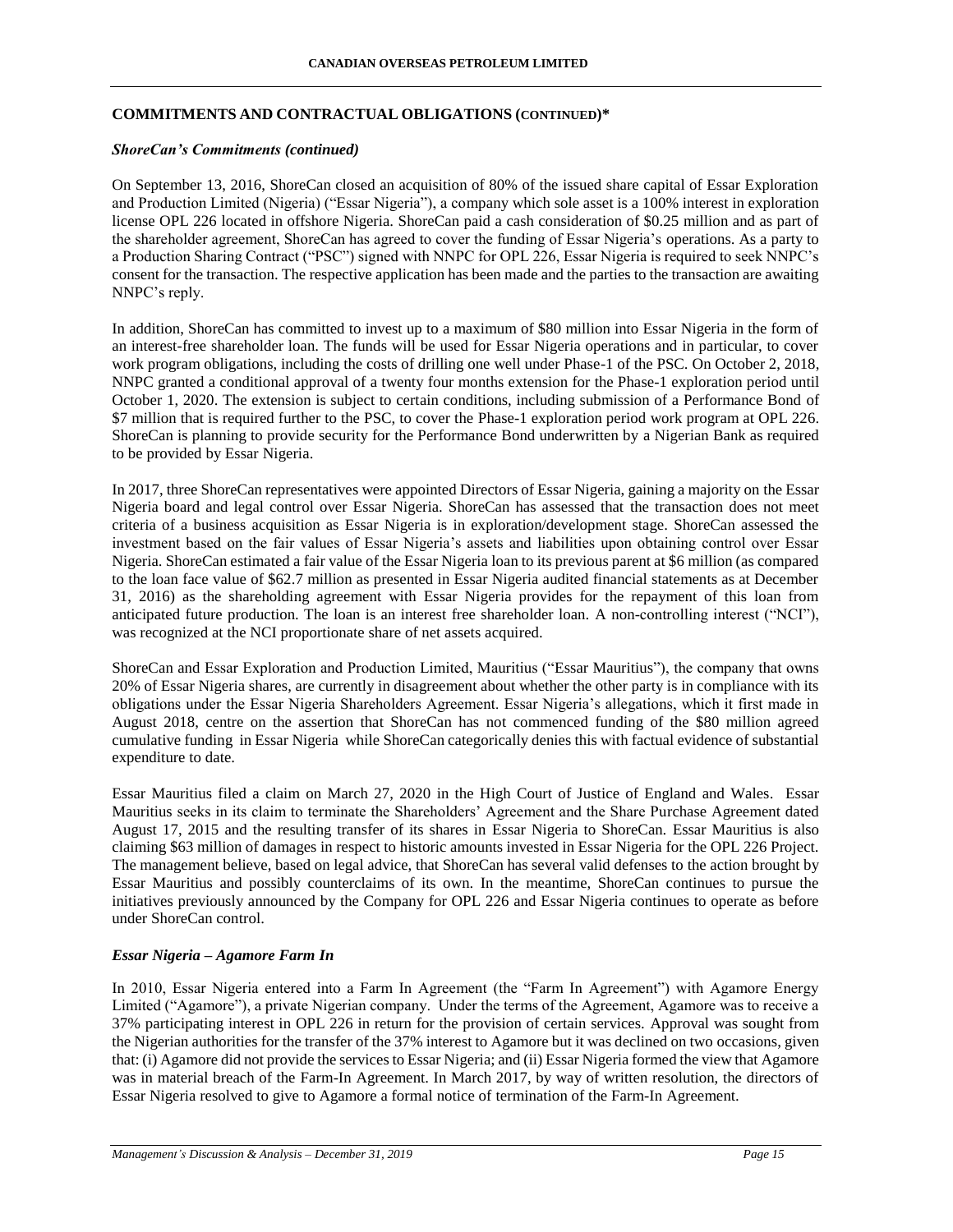### **COMMITMENTS AND CONTRACTUAL OBLIGATIONS (CONTINUED)\***

### *Essar Nigeria – Agamore Farm In (continued)*

On May 7, 2018, Essar Nigeria received information that, notwithstanding that the Farm-In Agreement provided for disputes to be pursued by way of arbitration held in London, Agamore had brought an action in the Nigerian courts against Essar Nigeria, ShoreCan (including two of ShoreCan's directors), the NNPC and the Nigerian Department of Petroleum Resources ("DPR"). In the summons filed, Agamore sought various declaratory orders and injunctions but did not seek any financial quantum of damages other than for costs incurred in relation to the litigation. Accordingly, the potential claim cannot be quantified. Essar Nigeria, ShoreCan and the Company consider the action to be without merit.

The claim was initially heard on June 5, 2018 where Agamore failed to appear. The claim was continued on June 29, 2018 where Agamore appeared but the case was again extended to September 5, 2018 as the judge noted a technical failure on part of Agamore to serve the action properly on one or more of the defendants. The NNPC and DPR have requested ShoreCan's lawyers represent them to seek dismissal of the action. On September 25, 2018, the case was again called in court with an objection to Shorecan's lawyers representing the NNPC and DPR and also with a motion to enjoin Canadian Overseas Petroleum Limited and the third Shorecan director of Essar Nigeria to the action. The case was continued to December 17, 2018 for the hearing of the motions including those recently enrolled. On March 7, 2019, the Court heard an application filed by Agamore's lawyers to disqualify the barrister from representing the fourth and fifth defendants. Counsel for ShoreCan responded claiming the motion had no evidential basis. The Court refused such disqualification during the hearing held on April 17, 2019. The defendants' objection to jurisdiction was adjourned to May 23, 2019. On May 23rd, 2019, COPL was informed by local counsel that the plaintiff had appealed to the Nigerian Court of Appeal the decision to refuse the disqualification order. The Nigerian High Court has adjourned the case in the meantime, as the Court of Appeal has superior jurisdiction. No time has yet been set for the appeal hearing. With all defendants including the Nigerian governmental agencies considering the action to be ill-founded, Essar Nigeria remains confident that the action will be dismissed in due course.

As at the date of filing this MD&A, COPL has not provided any guarantee in respect of obligations, commitments and/or losses of either ShoreCan or Essar Nigeria.

*\* This section contains forward-looking information. Please see the "Forward-looking Information and Statements" section (at the beginning of this document) for a discussion of risks and uncertainties relating to such information.*

## **LIQUIDITY AND CAPITAL RESOURCES AND GOING CONCERN\***

As of December 31, 2019, the Company had a working capital deficit of approximately \$1.3 million, cash and cash equivalents of \$0.08 million and shareholders' deficit of \$1.0 million.

For the year ended December 31, 2019, the Company's cash used in operating activities amounted to \$2.9 million, compared to \$5.5 million for the year ended December 31, 2018.

Cash provided by financing activities amounted to \$1.1 million for the year ended December 31, 2019 (compared to \$3.4 million for the same period in 2018) and related to gross proceeds from the UK Placing closed in June 2019 and September 2019. The Company is using these proceeds to finance its general and administrative expenses.

Cash used in investing activities amounted \$5,000 for the year ended December 31, 2019 compared to \$44,000 for the same period in 2018.

Currently, the Company does not have sufficient working capital, cash inflows and/or adequate financing to continue its operations. The Company is pursuing exploration projects and contracts that will require substantial additional financing before they are able to generate positive cash flows. Accordingly, the Company's continued successful operations are dependent on its ability to obtain additional financing. There is no assurance that the Company will be able to obtain adequate financing in the future or that such financing will be obtained on terms advantageous to the Company. The Company currently does not have sufficient working capital and cash flows to cover forecasted administrative expenses for 2020. With no assurance that financing will be obtained in 2020, there is material uncertainty that casts significant doubt on the Company's ability to continue as a going concern.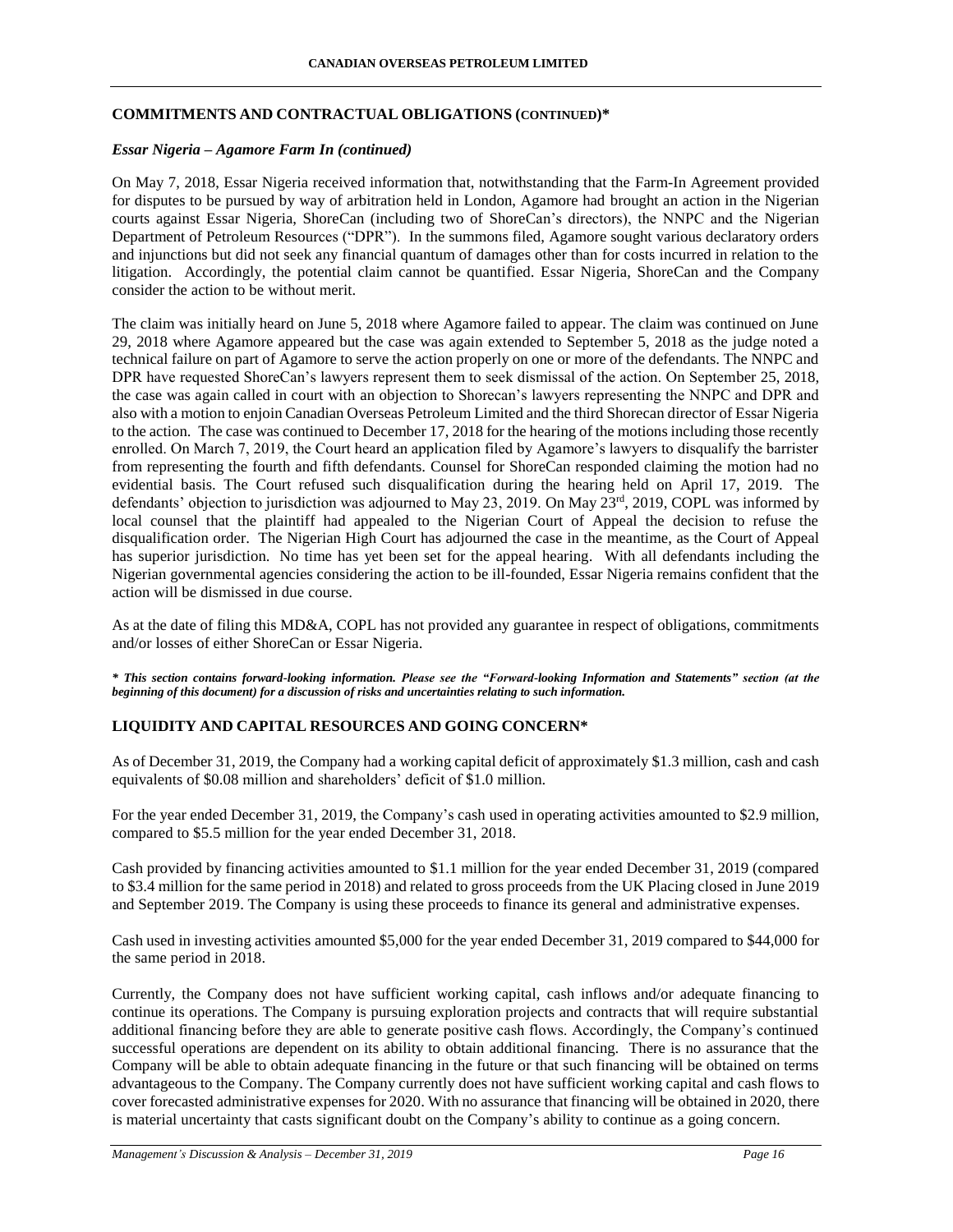### **LIQUIDITY AND CAPITAL RESOURCES AND GOING CONCERN (CONTINUED)\***

All of these factors represent events, risks or uncertainties that management believes will materially affect the Company's future performance.

On April 29, 2020, the Company signed a placing agreement for up to £2,000,000 with Yorkville Advisors Global ("YA") and Riverfort Global Opportunities PCC ("RGO" and collectively, the "Investors") at a placing price of £0.0007 per share. The Company has also entered into an Equity Sharing Agreement with the Investors. The terms of both agreements can be summarised as follows:

### *Facility of up to £2 million*

The placing consists of an upfront tranche of  $\text{\textsterling}725,000$  in an equity placing along with an equity sharing agreement with an 8 month term (collectively, the "Facility"). The Facility is renewable, at COPL's option, at the end of the first 8 month term, and again 16 months following the initial tranche. Each subsequent tranche under the Facility will have a term of up to 8 months each and the gross amount of shares subscribed at each tranche will be calculated based on a maximum shareholding of up to 20% of COPL's issued share capital at the beginning of the next term. The 2nd and 3rd tranches will be structured on the same terms as the initial tranche and the share subscription will be priced based on COPL's LSE market price at the end of the prior term. Up to £300,000 will be advanced under the first tranche of the Facility based on equity raising thresholds.

The gross proceeds of the placing will be pledged by the Company pursuant to the Equity Sharing Agreement with the Investors. The Equity Sharing Agreement, details of which are set out below, entitles the Company to receive back those proceeds on a pro rata monthly basis over a period of 8 months at, subject to adjustment upwards or downwards each month depending on the Company's share price at the time.

### *Subscription Price*

The initial tranche subscription price for Investors is £0.0007 per share.

#### *Benchmark Price*

The Benchmark Price for the initial tranche is £0.00084 per share (20% Premium to the Subscription Price) and for each subsequent tranche, the Benchmark Price will be a 20% premium to the applicable tranche subscription price.

#### *Monthly Payments*

At the end of each calendar month the Investors shall pay to the Company the Monthly Base Settlement Amount, subject to adjustment as follows:

- If the Market Price is greater than the Benchmark Price, the Investors will pay the Company an additional amount equal to the Applicable Share Amount X (Market Price – Benchmark Price)  $x\,50\%$
- If the Market Price is less than the Benchmark Price, then the Company will pay the Investors (by a reduction to the Monthly Base Settlement Amount) an amount equal to the Applicable Share Amount X (Benchmark Price – Market Price)

Where the "Market Price" shall be equal to the average of the 5 lowest daily VWAP of the Company's ordinary shares for the applicable calendar month, "Monthly Base Settlement Amount" shall be determined by dividing the subscription amount for such tranche divided by number of monthly settlement periods for the tranche, and the "Applicable Share Amount" shall be determined by dividing the total placing shares for each tranche by the number of monthly settlement periods.

### *Short Sale Restrictions*

There is an Investors covenant not to hold a net short position in Company's shares over the term of facility.

### *Max Shareholding*

The Investors will always hold less than 20% of COPL's issue share capital.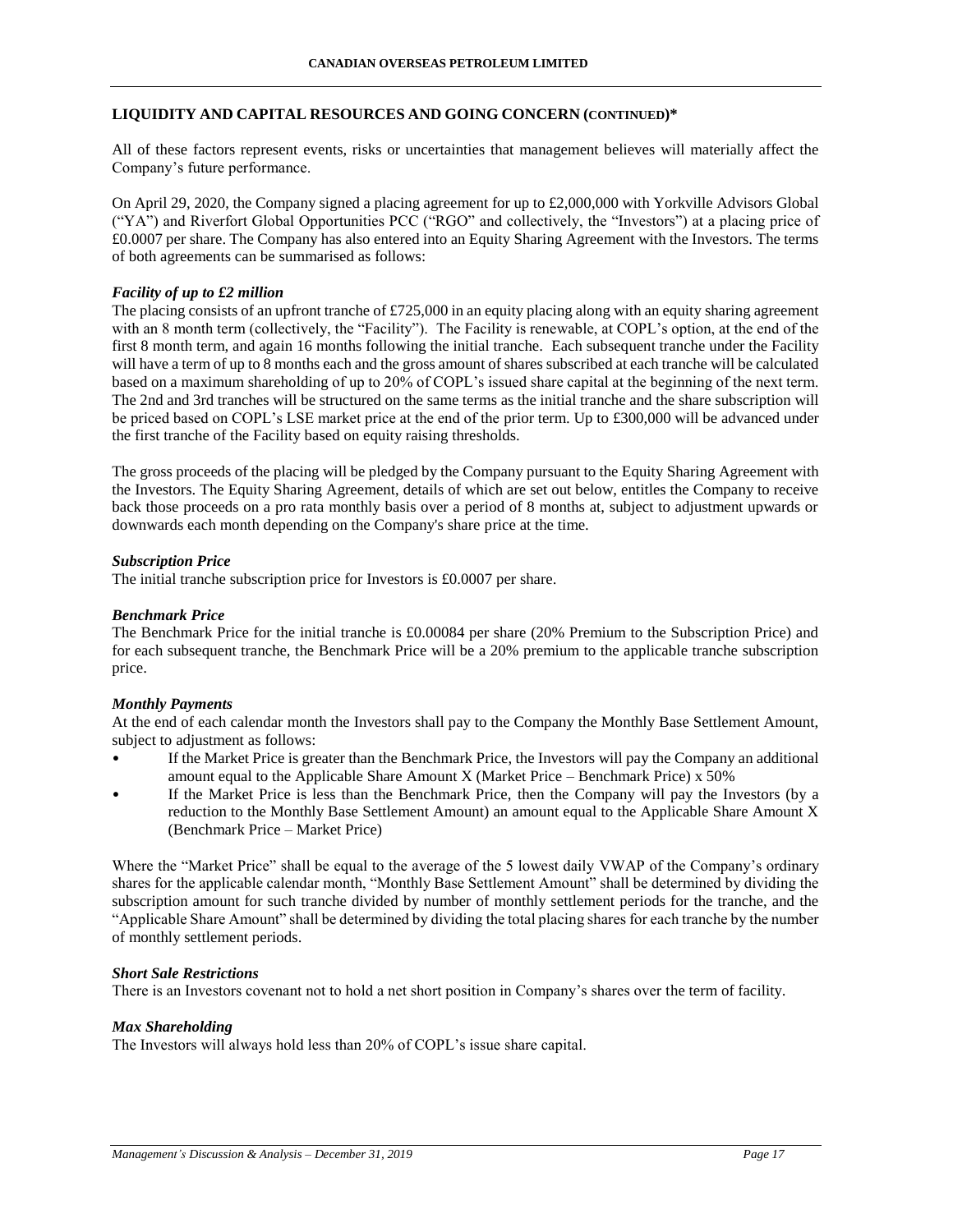### **LIQUIDITY AND CAPITAL RESOURCES AND GOING CONCERN (CONTINUED)\***

## *Facility Fee*

**5**% payable in COPL Shares. 1.5% Facility standby fee payable if COPL does not elect to proceed with the 2nd or 3rd eight (8) month tranches under the Facility.

#### *Closing*

Expected approximately 1 week after the publication of the Prospectus for all share issuances.

*\* This section contains forward-looking information. Please see the "Forward-looking Information and Statements" section (at the beginning of this document) for a discussion of risks and uncertainties relating to such information.*

### **ACCOUNTING PRONOUNCEMENTS**

#### *Critical Accounting Estimates*

The preparation of the financial statements in accordance with IFRS requires the Company to make estimates, assumptions and judgements in applying the Company's accounting policies and practices, which may have a significant impact on the financial results reported by the Company. Actual results could differ from estimated amounts, and those differences may be material. A comprehensive discussion of the Company's significant policies and critical accounting estimates is contained in the audited consolidated financial statements for the years ended December 31, 2019 and 2018.

Management is required to make judgements, estimates and assumptions that affect the reported amounts of assets, liabilities, revenues and expenses. Estimates and judgments are continuously evaluated and are based on management's experience and other factors, including expectations of future events that are believed to be reasonable under the circumstances. Accordingly, actual results may differ from those estimated amounts and differences may be material.

In particular, significant areas of estimation uncertainty considered by management in preparing the consolidated financial statements are:

- Stock-based compensation and warrants– the amounts recorded in respect of stock options granted and share purchase warrants granted are based on the Company's estimation of their fair value, calculated using assumptions regarding the life of the option or warrant, interest rates and volatility. By their nature, these estimates and assumptions are subject to uncertainty, and the actual fair value of options or warrants may differ at any time;
- Impairment of assets E&E assets and office equipment are assessed for impairment annually and when circumstances suggest that the carrying amount might exceed the recoverable amount. These calculations require the use of estimates and assumptions and are subject to change as new information becomes available. Specifically for E&E assets, these estimates include future commodity prices, quantity of reserves and discount rates, as well as future development and operating expenses;
- Impairment of investment in joint venture After application of the equity method, the net investment in joint venture is assessed for impairment annually and when circumstances suggest that the carrying amount might exceed the recoverable amount. The Company assesses whether it is necessary to recognize any additional impairment loss with respect to its net investment in the joint venture or any other amount that does not constitute part of the net investment. These estimates include the market, economic, legal and political environment in which the joint venture operates, as well as changes in the joint venture's financial condition. Any reversal of impairment losses is recognized to the extent that the recoverable amount of the investment subsequently increases;
- Incremental borrowing rate the incremental borrowing rates are based on judgments including the Company's own credit risk, economic environment, term, currency and risks specific to the underlying assets. The carrying balance of the right-of-use assets, lease liabilities, and the resulting depreciation and amortization and finance expenses may differ due to changes in the market conditions and lease term.
- Deferred income tax management assesses the likelihood that deferred income tax assets will be realized from future taxable earnings, and the amount of which is subject to measurement uncertainty; and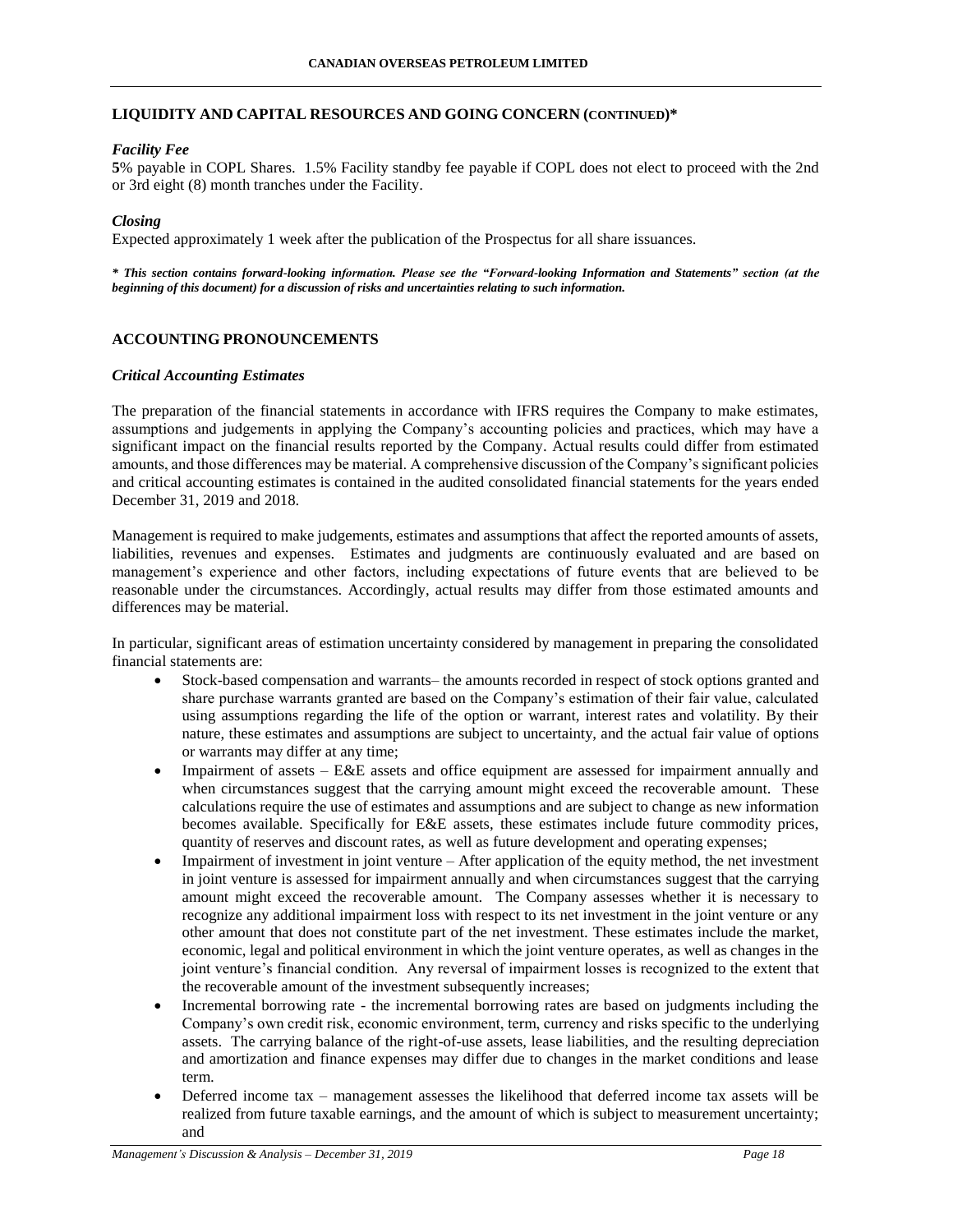#### **ACCOUNTING PRONOUNCEMENTS (CONTINUED)**

#### *Critical Accounting Estimates (continued)*

 Provisions, commitments and contingent liabilities – amounts recorded as provisions and amounts disclosed as commitments and contingent liabilities are estimated based on the terms of the related contracts and management's best knowledge at the time of issuing the consolidated financial statements. The actual results ultimately may differ from those estimates as future confirming events occur.

Significant judgments are involved in the determination of the functional currency of the subsidiaries and the time when exploration and evaluation projects are complete and the technical feasibility and commercial viability of extracting oil or gas are demonstrable for the project or there is no prospect of a positive outcome for the project. Determining the type of joint arrangement as either a joint operation or a joint venture is based on management's determination of whether it has joint control over another entity and considerations include assessment of contractual agreements for unanimous consent of the parties on decision making of relevant activities. Once classified as a joint arrangement, management assesses whether it is structured through a separate vehicle and whether the legal form and contractual arrangements give the entity the direct right to the assets and obligations for the liabilities within the normal course of business, as well as the entity's rights to the economic benefit of assets and its involvement and responsibility for settling liabilities associated with the arrangement.

#### *Adoption of IFRS 16 - "Leases"*

On January 1, 2019, the Company adopted IFRS 16 "Leases", which replaced IAS 17 "Leases". IFRS 16 eliminates the distinction between operating and financing leases and provides a single lessee accounting model that requires the lessee to recognize assets and liabilities for all leases on its balance sheet. Under IFRS 16, lessees must recognize a lease liability and a right-of-use asset for virtually all lease contracts. An optional exemption to recognize certain short-term leases and leases of low value can be applied by lessees. Leases to explore for or use oil or natural gas are specifically excluded from the scope of IFRS 16. For the lessor, the accounting remains essentially unchanged.

The Company has elected to adopt IFRS 16 using the modified retrospective approach on transition. Comparative information has not been restated and is reported under IAS 17. No leases met the criteria for recognition under IFRS 16 at January 1, 2019. The Company has used the following practical expedient as permitted by the standard:

Exemption for short-term leases that have a remaining lease term of less than 12 months as at January 1, 2019 and low value leases.

Leases are recognized as right-of-use ("ROU") assets and a corresponding lease liability at the date on which the leased asset is available for use by the Company. Assets and liabilities arising from a lease are initially measured on a present value basis. Lease liabilities include the net present value of fixed payments. The leases have been measured at the present value of the lease payments, discounted using the Company's incremental borrowing rates at the date on which the leased asset is available for use. The incremental borrowing rate as at September 1, 2019 for the Company's office lease in Calgary, Canada was estimated at 3.63%.

Lease payments are allocated between the liability and finance costs. The finance cost is charged to net earnings over the lease term. The lease liability is measured at amortized cost using the effective interest method. It is remeasured when there is a change in the future lease payments arising from a change in an index or rate, if there is a change in the amount expected to be payable under a residual value guarantee or if there is a change in the assessment of whether the Company will exercise a purchase, extension or termination option that is within the control of the Company. When the lease liability is remeasured, a corresponding adjustment is made to the carrying amount of the asset or is recorded in the consolidated statements of comprehensive loss if the carrying amount of the asset has been reduced to zero.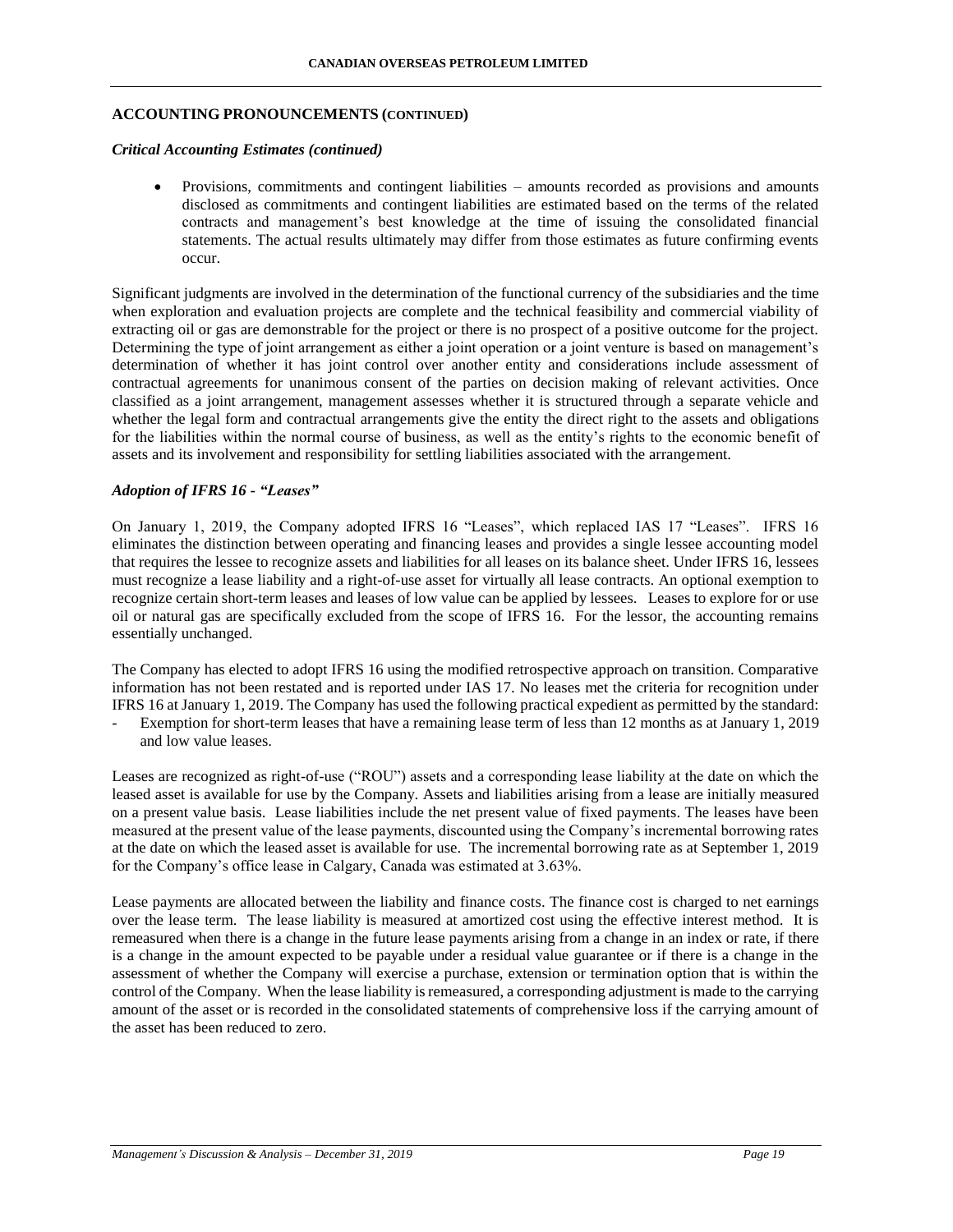### **ACCOUNTING PRONOUNCEMENTS (CONTINUED)**

### *Adoption of IFRS 16 - "Leases" (continued)*

The ROU asset is initially measured at cost, which comprises the initial amount of the lease liability, and is depreciated, on a straight-line basis, over the lease term. The asset may be adjusted for certain remeasurements of the lease liability and impairment losses.

In applying IFRS 16, the Company has applied the practical expedient identified in the standard in which shortterm leases and leases of low-value assets are not recognized on the balance sheet and lease payments are instead recognized in the financial statements as incurred.

#### *Future Accounting Standards*

#### *IFRS 3 Business Combinations*

Amendments to IFRS 3 Business Combinations ("IFRS 3 amendments") with a mandatory effective date of January 1, 2020 will be adopted by the Company in 2020. The amendments are intended to assist entities to determine whether a transaction should be accounted for as a business combination or as an asset acquisition. Specifically, these amendments:

- Clarify the minimum requirements for a business, whereby at minimum, an input and a substantive process that together significantly contribute to the ability to create output must be present;
- Remove the assessment of whether market participants are capable of replacing any missing elements so that the assessment is based on what has been acquired in its current state and condition, rather than on whether market participants are capable of replacing any missing elements, for example, by integrating the acquired activities and assets;
- Add guidance to help entities assess whether an acquired process is substantive, which requires more persuasive evidence when there are no outputs, because the existence of outputs provides some evidence that the acquired set of activities and assets is a business;
- Narrow the definition of outputs to focus on goods or services provided to customers, investment income or other income from ordinary activities; and
- Introduce an optional fair value concentration test, that can be applied on a transaction-bytransaction basis, to permit a simplified assessment of whether an acquired set of activities and assets are not a business. The concentration test is met if substantially all of the fair value of the gross assets acquired is concentrated in a single identifiable asset or group of similar identifiable assets.

## **DISCLOSURE CONTROLS AND PROCEDURES**

The Company's Chief Executive Officer and Chief Financial Officer have designed disclosure controls and procedures ("DC&P"), or caused it to be designed under their supervision, to provide reasonable assurance that material information relating to the Company is made known to them by others, particularly during the period in which the annual filings are being prepared, and information required to be disclosed by the Company in its annual filings, interim filings or other reports filed or submitted by it under securities legislation is recorded, processed, summarized and reported within the time periods specified in securities legislation. Management of COPL, including the Chief Executive Officer and Chief Financial Officer evaluate the effectiveness of the Company's DC&P annually.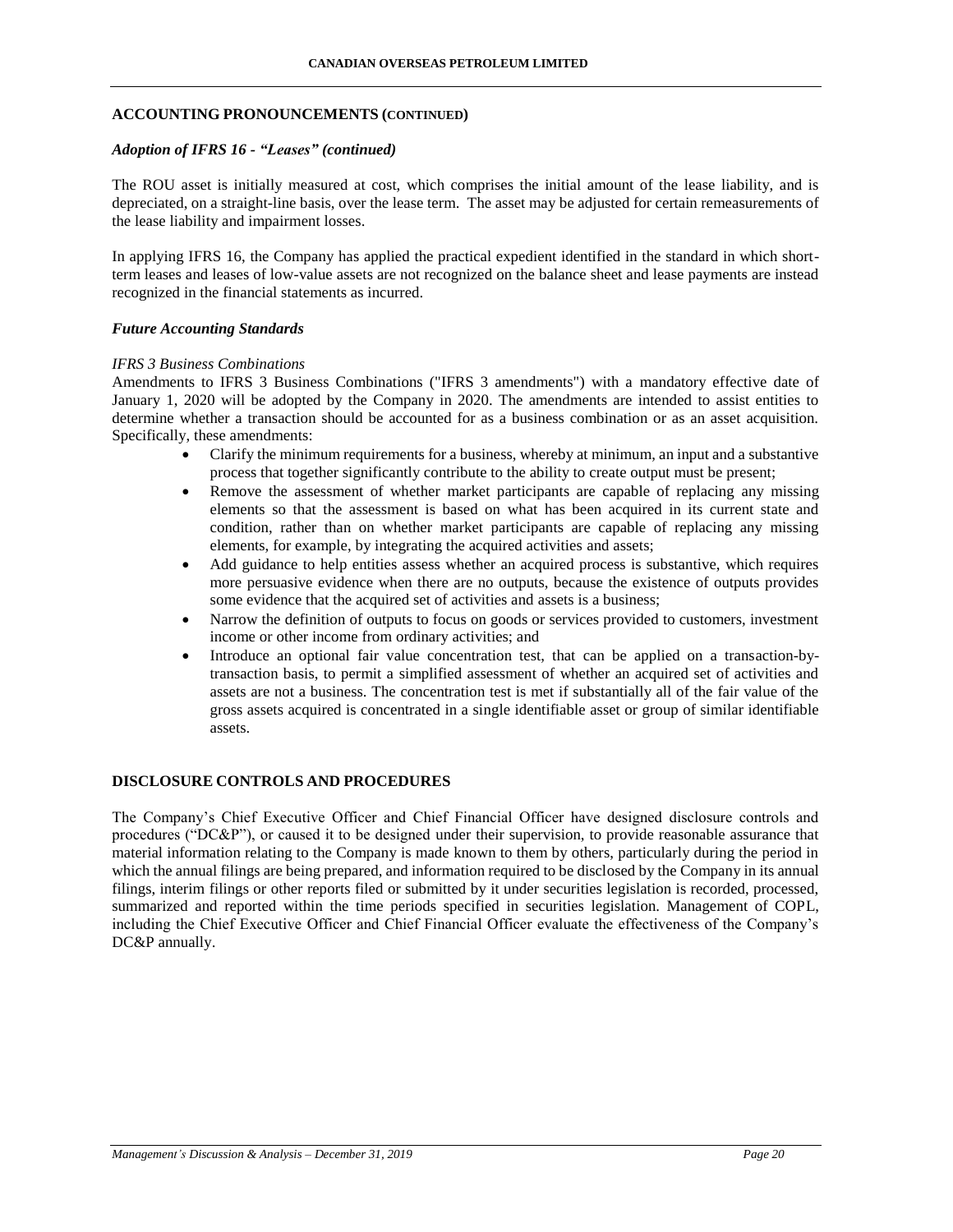### **INTERNAL CONTROLS OVER FINANCIAL REPORTING**

The Company's Chief Executive Officer and Chief Financial Officer are responsible for establishing and maintaining internal control over financial reporting ("ICFR"). They have designed ICFR, or caused it to be designed under their supervision, to provide reasonable assurance regarding the reliability of financial reporting and the preparation of financial statements for external purposes in accordance with IFRS. The control framework the Company's officers used to design the Company's ICFR is the Internal Control – Integrated Framework issued by the Committee of Sponsoring Organizations.

No material changes in the Company's ICFR were identified during the year ended December 31, 2019, that have materially affected, or are reasonably likely to materially affect the Company's ICFR.

It should be noted that a control system, including the Company's disclosure and internal controls procedures, no matter how well conceived, can provide only reasonable, but not absolute, assurance that the objectives of the control system will be met and it should not be expected the disclosure and internal control procedures will prevent all errors or fraud. In reaching a reasonable level of assurance, management necessarily is required to apply its judgment in evaluating the cost/benefit relationship of possible controls and procedures.